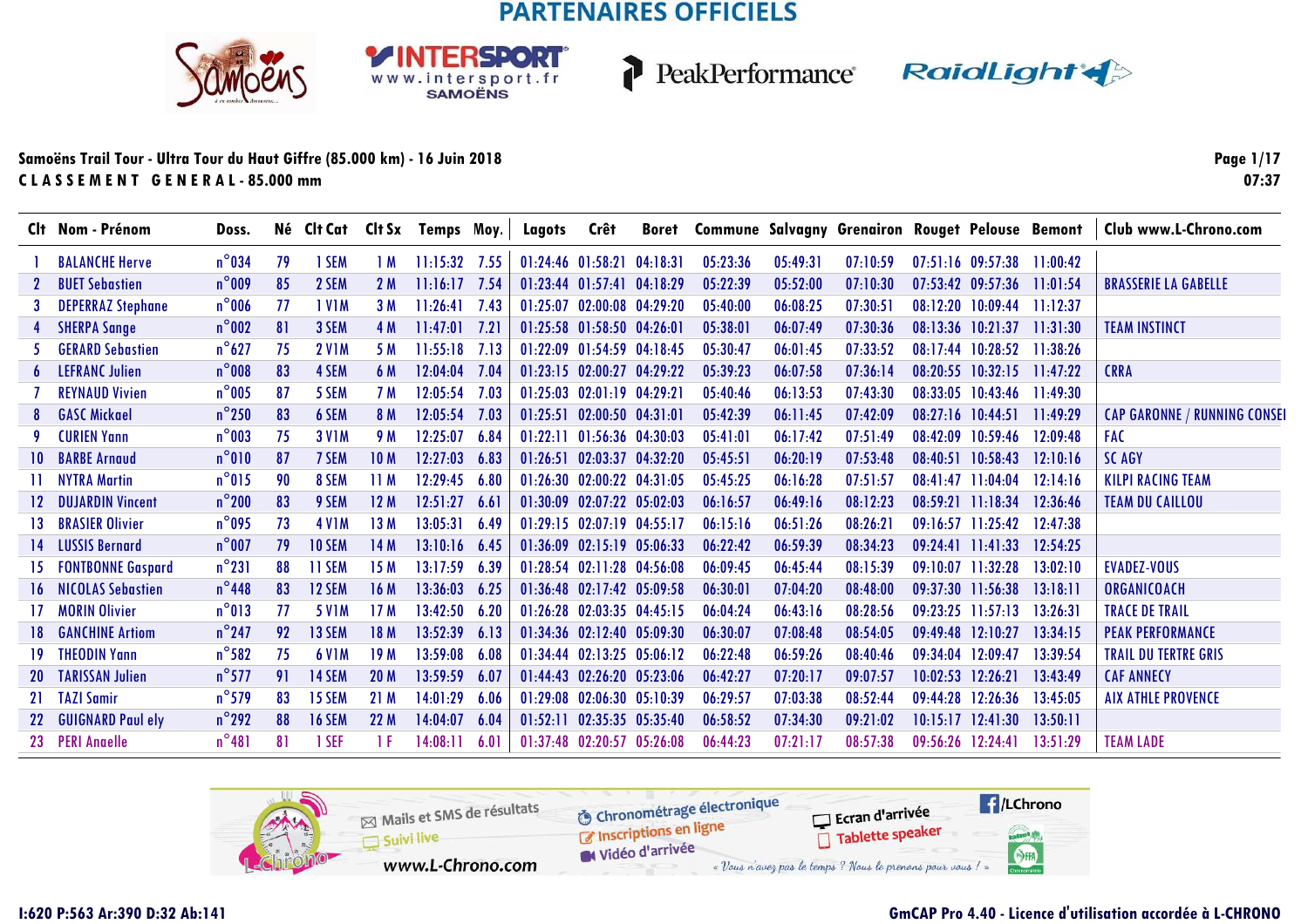SPORT

WWW.intersport.fr



PeakPerformance RaidLight

#### **Samoëns Trail Tour - Ultra Tour du Haut Giffre (85.000 km) - 16 Juin 2018C L A S S E M E N T G E N E R A L - 85.000 mm**

**Page 2/1707:37**

|     | Clt Nom - Prénom              | Doss.           |    |               |      | Né Clt Cat Clt Sx Temps Moy. |        | Lagots   | Crêt                             | <b>Boret</b> |          |          | <b>Commune Salvagny Grenairon Rouget Pelouse Bemont</b> |          |                       |          | Club www.L-Chrono.com              |
|-----|-------------------------------|-----------------|----|---------------|------|------------------------------|--------|----------|----------------------------------|--------------|----------|----------|---------------------------------------------------------|----------|-----------------------|----------|------------------------------------|
| 24  | <b>CRENN Robin</b>            | $n^{\circ}160$  | 87 | 17 SEM        | 23 M | 14:13:00                     | 5.98   |          | $01:35:48$ $02:17:00$ $05:17:47$ |              | 06:43:50 | 07:22:07 | 09:07:19                                                | 10:02:50 | 12:36:08              | 13:55:09 |                                    |
| 25  | <b>SAARBACH Jacques</b>       | $n^{\circ}$ 544 | 90 | <b>18 SEM</b> | 24 M | 14:14:54                     | 5.97   | 01:42:47 | 02:23:08 05:21:51                |              | 06:46:23 | 07:23:06 | 09:12:50                                                | 10:06:27 | 12:37:45              | 13:57:03 |                                    |
| 26  | <b>BRAZEAU Jean-francois</b>  | $n^{\circ}$ 097 | 74 | <b>7 V1M</b>  | 25 M | 14:17:09                     | 5.95   |          | 01:36:45 02:19:08 05:25:19       |              | 06:45:44 | 07:22:59 | 09:07:11                                                |          | 10:03:12 12:36:22     | 13:58:19 |                                    |
| 27  | <b>ARRIAGA Julien</b>         | $n^{\circ}$ 026 | 84 | <b>19 SEM</b> | 26 M | 14:33:35                     | 5.84   | 01:52:09 | 02:36:01                         | 05:39:55     | 06:59:42 | 07:34:29 | 09:21:20                                                |          | $10:15:33$ $12:57:43$ | 14:16:34 |                                    |
| 28  | <b>RIEUSSET Jean baptiste</b> | $n^{\circ}527$  | 87 | <b>20 SEM</b> | 27 M | 14:39:18                     | 5.80   |          | 01:37:42 02:19:28 05:11:36       |              | 06:31:37 | 07:10:09 | 08:59:26                                                |          | 10:02:24 12:47:39     | 14.19:12 |                                    |
| -29 | <b>GIRARD Norbert</b>         | $n^{\circ}$ 270 | 66 | 1 V2M         | 28 M | 14:50:27                     | 5.73   |          | 01:48:59 02:33:27 05:33:02       |              | 06:59:07 | 07:37:51 | 09:21:18                                                |          | 10:20:55 12:50:45     | 14:29:01 |                                    |
| 30  | <b>BRAGA Andrea</b>           | $n^{\circ}$ 093 | 88 | <b>21 SEM</b> | 29 M | 14:55:24                     | 5.70   |          | 01:32:23 02:13:16 05:15:37       |              | 06:41:47 | 07:21:00 | 09:14:54                                                |          | $10:16:20$ 12:56:00   | 14:35:11 | <b>ASCPA TRAIL / TRAKKS</b>        |
| 31. | <b>CHARLES Vincent</b>        | $n^{\circ}$ 134 | 80 | 22 SEM        | 30 M | 14:59:03                     | - 5.67 |          | 01:50:22 02:34:07 05:25:52       |              | 06:47:03 | 07:26:49 | 09:21:32                                                |          | $10:21:05$ 13:04:56   | 14:42:06 |                                    |
| 32  | <b>JEGOU Aurelien</b>         | $n^{\circ}328$  | 91 | 23 SEM        | 31M  | 15:08:00                     | 5.62   |          | 01:30:06 02:08:29 05:03:38       |              | 06:27:49 | 07:04:45 | 08:57:40                                                |          | 09:47:59 12:48:50     | 14:48:32 | <b>JEGOU ENDURANCE PERFORMANCI</b> |
| 33  | <b>LOZZI Michael</b>          | $n^{\circ}381$  | 78 | <b>8 V1M</b>  | 32 M | $15:11:45$ 5.59              |        |          | 01:56:19 02:43:50 05:53:04       |              | 07:25:46 | 08:06:41 | 09:55:35                                                |          | 10:52:59 13:27:58     | 14:55:17 |                                    |
| -34 | <b>LEGRAND Baptiste</b>       | $n^{\circ}361$  | 82 | <b>24 SEM</b> | 33 M | 15:12:32 5.59                |        |          | 01:44:05 02:25:35 05:29:45       |              | 06:54:04 | 07:33:11 | 09:26:32                                                |          | 10:23:51 13:20:04     | 14:55:04 |                                    |
| 35. | <b>PERRET Jean-claude</b>     | $n^{\circ}$ 484 | 59 | <b>2 V2M</b>  | 34 M | 15:13:31                     | 5.58   |          | 01:37:51 02:22:18 05:28:58       |              | 06:58:42 | 07:34:32 | 09:31:00                                                |          | 10:32:01 13:25:02     | 14:53:09 |                                    |
| 36  | <b>VANICATTE Maximilien</b>   | $n^{\circ}602$  | 86 | 25 SEM        | 35 M | 15:21:06                     | - 5.54 |          | 02:10:03 03:00:39 06:19:38       |              | 07:44:17 | 08:22:57 | 10:17:22                                                |          | $11:18:17$ $13:44:29$ | 15:04:50 |                                    |
| 37  | <b>FERNANDEZ Johan</b>        | $n^{\circ}$ 220 | 79 | <b>26 SEM</b> | 36 M | 15:23:32                     | -5.52  |          | 01:41:36 02:26:44 05:23:14       |              | 06:56:17 | 07:37:20 | 10:03:00                                                |          | $10:56:52$ 13:34:00   | 15:05:22 |                                    |
| -38 | <b>COSTE Antoine</b>          | $n^{\circ}$ 157 | 92 | <b>27 SEM</b> | 37 M | 15:24:22                     | 5.52   | 01:51:20 | 02:39:36 05:53:40                |              | 07:17:38 | 07:55:16 | 09:55:41                                                |          | $10:52:56$ $13:31:14$ | 15:06:29 | <b>UA VERSAILLES</b>               |
|     | <b>EUDES Damien</b>           | $n^{\circ}210$  | 77 | <b>9 V1M</b>  | 38 M | 15:27:58                     | 5.50   |          | $02:04:58$ $02:50:46$ $05:53:1$  |              | 07:19:00 | 08:00:40 | 09:48:11                                                |          | 10:45:35 13:30:51     | 15:08:37 | <b>FREROS DELAGADOUE</b>           |
| 40  | <b>MC LAUGHLIN Shaun</b>      | $n^{\circ}413$  | 79 | <b>28 SEM</b> | 39 M | 15:31:48                     | 5.47   |          | $01:53:55$ $02:38:22$ $05:49:18$ |              | 07:07:48 | 07:51:56 | 09:51:53                                                | 11:01:23 | 13:37:19              | 15:15:27 | <b>WESPORT AC</b>                  |
|     | <b>CHALMEAU Stephane</b>      | $n^{\circ}131$  | 74 | <b>10 V1M</b> | 40 M | 15:32:15                     | - 5.47 | 01:56:57 | 02:46:28 06:08:35                |              | 07:37:43 | 08:14:56 | 10:11:21                                                | 11:08:37 | 13:56:14              | 15:14:37 |                                    |
| 42  | <b>GAUTIER Vincent</b>        | $n^{\circ}$ 259 | 82 | 29 SEM        | 41 M | 15:34:16                     | 5.46   | 01:35:04 | 02:13:54 05:09:43                |              | 06:42:05 | 07:22:56 | 09:37:23                                                | 10:37:35 | 13:53:08              | 15:17:27 |                                    |
| 43  | <b>FEBVRE Laurent</b>         | $n^{\circ}216$  | 70 | <b>11 V1M</b> | 42 M | 15:39:25                     | 5.43   |          | 01:52:02 02:36:53 06:04:0        |              | 07:33:29 | 08:13:50 | 10:04:29                                                | 11:06:55 | 13:43:46              | 15:19:26 |                                    |
| 44  | <b>GARNIER Sebastien</b>      | $n^{\circ}$ 249 | 78 | <b>12 V1M</b> | 43 M | 15:39:42                     | 5.43   | 01:48:41 | 02:33:34                         | 05:49:14     | 07:20:31 | 08:02:55 | 10:03:51                                                | 11:14:54 | 13:57:14              | 15:22:10 | <b>TEAM RUNNING CONSEIL DIJON</b>  |
| 45  | <b>BRISSOT Jerome</b>         | $n^{\circ}105$  | 74 | <b>13 V1M</b> | 44 M | 15:40:49                     | 5.42   | 02:02:24 | 02:56:05 06:06:45                |              | 07:41:17 | 08:21:41 | 10:11:23                                                | 11:08:44 | 13:54:24              | 15:23:21 | <b>GAP HAUTES ALPES ATHLETISME</b> |
| 46  | <b>HERARD Rodolphe</b>        | $n^{\circ}301$  | 73 | <b>14 V1M</b> | 45 M | 15:41:30                     | 5.42   | 01:54:27 | 02:38:59 05:47:15                |              | 07:17:25 | 07:58:47 | 09:53:11                                                |          | 11:02:11 13:40:35     | 15:20:18 | <b>TRANSACTION 82487</b>           |

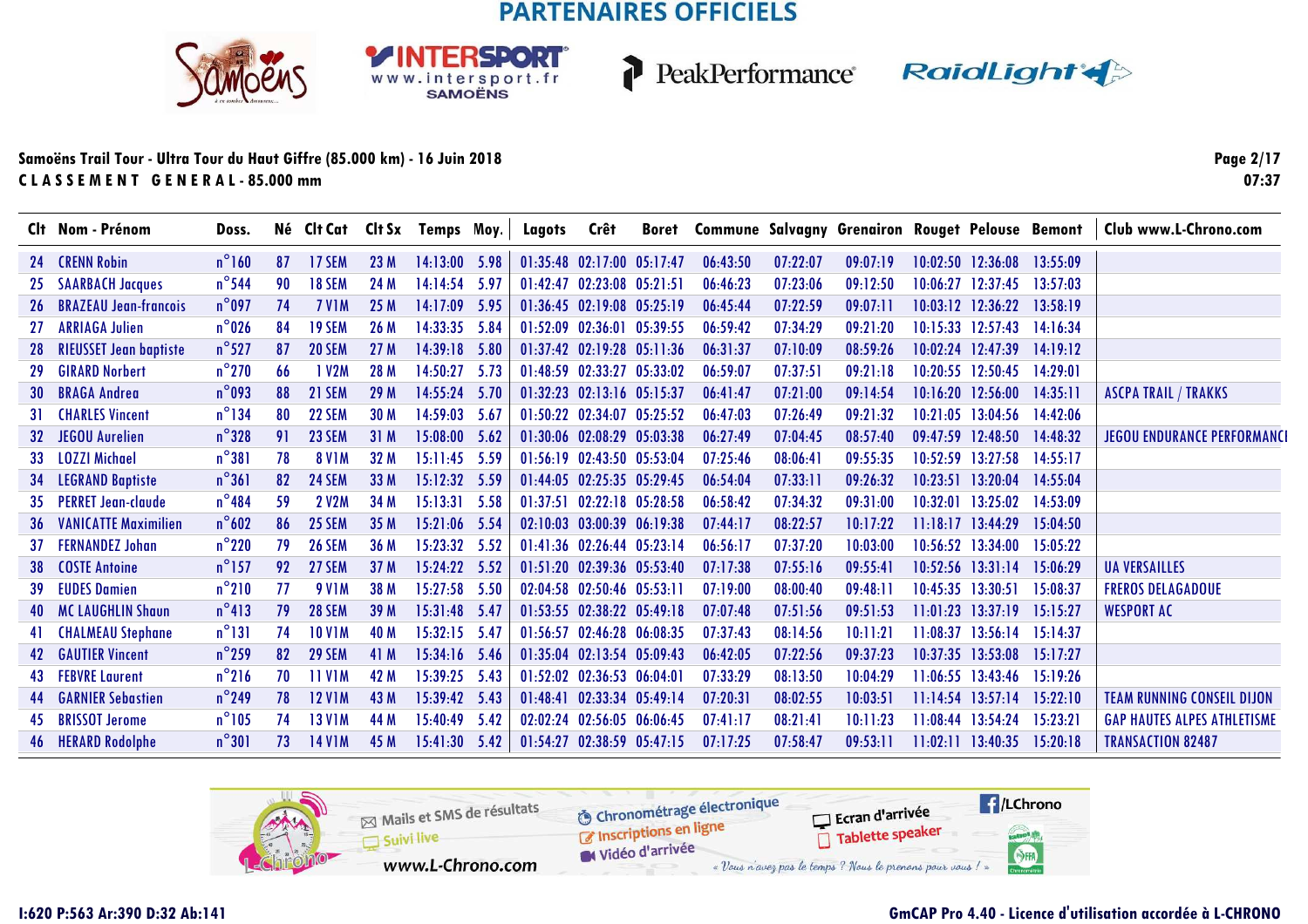**RSDORT** 

WWW.intersport.fr



PeakPerformance RaidLight

#### **Samoëns Trail Tour - Ultra Tour du Haut Giffre (85.000 km) - 16 Juin 2018C L A S S E M E N T G E N E R A L - 85.000 mm**

**Page 3/1707:37**

|     | Clt Nom - Prénom          | Doss.           |    |                   |      | Né Clt Cat Clt Sx Temps Moy. |      | Lagots   | Crêt                             | <b>Boret</b> | <b>Commune Salvagny Grenairon Rouget Pelouse Bemont</b> |          |          |                       |                            |          | Club www.L-Chrono.com               |
|-----|---------------------------|-----------------|----|-------------------|------|------------------------------|------|----------|----------------------------------|--------------|---------------------------------------------------------|----------|----------|-----------------------|----------------------------|----------|-------------------------------------|
| 47  | MOUROT Kevin              | $n^{\circ}$ 439 | 92 | <b>30 SEM</b>     | 46 M | 15:42:39 5.41                |      |          | 02:02:16 02:53:02 06:24:03       |              | 07:54:20                                                | 08:40:20 | 10:28:32 |                       | $11:24:50$ $13:54:58$      | 15:23:08 | <b>KEVIN DES MOUROT</b>             |
| 48  | <b>VIEL Romain</b>        | $n^{\circ}610$  | 82 | 31 SEM            | 47 M | 15:43:29                     | 5.41 | 01:50:21 | 02:37:56 05:54:29                |              | 07:24:17                                                | 08:05:04 | 10:05:53 | 11:11:11              | 13:58:17                   | 15:27:07 |                                     |
| 49  | <b>PAILLETTE David</b>    | $n^{\circ}$ 467 | 72 | <b>15 V1M</b>     | 48 M | 15:44:52 5.40                |      |          | 02:01:50 02:46:59 06:06:54       |              | 07:41:14                                                | 08:20:53 | 10:17:02 |                       | $11:15:33$ $14:01:08$      | 15:26:10 |                                     |
|     | <b>50 RENAUX Laurent</b>  | $n^{\circ}518$  | 72 | <b>16 V1M</b>     | 49 M | 15:44:52 5.40                |      |          | 02:01:43 02:49:12 06:10:43       |              | 07:42:00                                                | 08:21:13 | 10:06:39 |                       | 11:06:56 13:56:28          | 15:26:11 | <b>TRAILERS NORMANDS</b>            |
| 51  | <b>CULHA Taner</b>        | $n^{\circ}165$  | 78 | <b>17 V1M</b>     | 50 M | 15:45:25                     | 5.39 |          | 02:03:51 02:52:08 06:01:28       |              | 07:33:45                                                | 08:10:33 | 10:02:57 |                       | $11:02:43$ $14:02:13$      | 15:28:07 | <b>DEBARDAT</b>                     |
|     | 52 BAUER Gary             | $n^{\circ}$ 045 | 83 | <b>32 SEM</b>     | 51 M | 15:48:38 5.38                |      |          | 01:37:17 02:19:00 05:55:47       |              | 07:26:11                                                | 08:01:22 | 10:01:45 |                       | 10:56:51 13:54:19 15:30:40 |          |                                     |
| 53  | <b>PESENTI Thibault</b>   | $n^{\circ}$ 486 | 81 | <b>33 SEM</b>     | 52 M | 15:49:42                     | 5.37 |          | 01:38:22 02:20:30 05:42:49       |              | 07:24:45                                                | 08:02:03 | 10:05:48 | 11:12:31              | 14:04:43                   | 15:31:11 |                                     |
|     | 54 ALGLAVE Daphne         | $n^{\circ}019$  | 83 | 2 SEF             | 2F   | 15:50:09 5.37                |      |          | 01:41:34 02:25:19 05:48:40       |              | 07:17:59                                                | 08:00:34 | 09:57:51 |                       | $11:05:03$ $13:47:28$      | 15:28:02 |                                     |
| 55  | <b>PUTHON Anthony</b>     | $n^{\circ}$ 509 | 87 | <b>34 SEM</b>     | 53 M | 15:50:30 5.37                |      |          | 01:43:50 02:27:42 05:46:44       |              | 07:19:26                                                | 08:05:31 | 10:01:48 |                       | $11:12:27$ 13:52:55        | 15:32:06 | <b>SAMOENS TRAIL TEAM</b>           |
|     | 56 JEAN Dominique         | $n^{\circ}325$  | 85 | <b>35 SEM</b>     | 54 M | $15:51:21$ 5.36              |      |          | 02:06:07 02:54:30 06:17:10       |              | 07:45:01                                                | 08:23:31 | 10:17:27 |                       | 11:15:53 13:55:25 15:32:18 |          |                                     |
| -57 | <b>GILLOT Sebastien</b>   | $n^{\circ}$ 269 | 79 | <b>36 SEM</b>     | 55 M | 15:52:27                     | 5.35 |          | 01:51:16 02:34:08 05:56:19       |              | 07:29:49                                                | 08:13:45 | 10:10:47 |                       | $11:11:06$ 13:58:38        | 15:33:34 |                                     |
| 58. | <b>REVAULT Alexis</b>     | $n^{\circ}520$  | 91 | 37 SEM            | 56 M | 15:58:12 5.32                |      |          | $01:56:32$ $02:42:01$ $06:00:21$ |              | 07:29:21                                                | 08:06:54 | 10:04:52 |                       | $11:02:17$ $14:03:40$      | 15:38:22 |                                     |
| -59 | <b>JEGOU Vincent</b>      | $n^{\circ}329$  | 74 | <b>18 V1M</b>     | 57 M | 15:59:23                     | 5.32 |          | 01:52:55 02:43:53 06:06:48       |              | 07:37:31                                                | 08:19:26 | 10:16:36 |                       | 11:20:05 14:04:28          | 15:42:23 | <b>PAC MAAC PLOUZANE</b>            |
| 60  | <b>MOULON Thomas</b>      | $n^{\circ}$ 437 | 78 | <b>19 V1M</b>     | 58 M | 15:59:53                     | 5.31 |          | 01:51:18 02:35:59 05:46:28       |              | 07:21:52                                                | 08:04:41 | 10:17:20 | $11:24:44$ $14:07:51$ |                            | 15:42:24 | <b>RUN ET SENS</b>                  |
|     | <b>BERGEON Samuel</b>     | $n^{\circ}$ 058 | 74 | <b>20 V1M</b>     | 59 M | 16:03:13                     | 5.29 |          | 01:34:46 02:14:21 05:22:34       |              | 06:54:12                                                | 07:32:55 | 09:43:14 |                       | $10:47:15$ 13:57:20        | 15:42:24 | <b>UNION SPORTIVE BAINAISE</b>      |
| 62  | <b>WITT Helene</b>        | $n^{\circ}623$  | 85 | 3 SEF             | 3F   | 16:04:45                     | 5.29 |          | $01:57:43$ $02:46:31$ $06:03:36$ |              | 07:37:36                                                | 08:19:33 | 10:17:18 |                       | $11:23:36$ 14:16:45        | 15:44:17 | <b>RUNNING CLUB VANDOEUVRE</b>      |
| 63  | <b>HASCOET Sylvie</b>     | $n^{\circ}$ 298 | 75 | 1 V <sub>IF</sub> | 4 F  | 16:08:42                     | 5.26 |          | 01:53:12 02:41:02 06:05:47       |              | 07:38:22                                                | 08:20:45 | 10:19:53 |                       | 11:22:52 14:06:36          | 15:49:04 | <b>SPORT 2000 / T3 TEAM</b>         |
| 64  | <b>VRIGNEAU Fred</b>      | $n^{\circ}616$  | 67 | 3 V2M             | 60 M | 16:09:19                     | 5.26 |          | 02:04:15 02:52:33 06:03:14       |              | 07:37:38                                                | 08:18:32 | 10:17:15 | 11:19:59              | 14:04:27                   | 15:48:43 | THE TNOSBOY                         |
| 65  | <b>BOYER Marc</b>         | $n^{\circ}092$  | 66 | 4 V2M             | 61 M | 16:10:10                     | 5.26 |          | 01:58:55 02:53:14 06:46:10       |              | 08:34:59                                                | 13:31:44 | 11:51:05 | 13:08:20              | 16:11:29                   | 18:21:49 | <b>RUNNING CONSEIL PONTAULT COM</b> |
| -66 | <b>DRAULT Sebastien</b>   | $n^{\circ}$ 193 | 73 | <b>21 V1M</b>     | 62 M | 16:11:47                     | 5.25 |          | 01:52:45 02:35:39 05:52:53       |              | 07:33:12                                                | 08:18:05 | 10:21:49 | 11:24:39              | 14:15:30                   | 15:52:11 |                                     |
| 67  | <b>MARMET Patrice</b>     | $n^{\circ}$ 393 | 69 | <b>22 V1M</b>     | 63 M | 16:21:02                     | 5.20 |          | 01:34:08 02:13:28 05:27:18       |              | 07:01:03                                                | 07:37:30 | 09:40:50 |                       | 10:34:46 14:15:56          | 16:00:03 | <b>AIX ATHE PROVENCE</b>            |
|     | 68 GÉRARD Jerome          | $n^{\circ}$ 264 | 83 | <b>38 SEM</b>     | 64 M | 16:21:20                     | 5.20 |          | 02:05:58 02:54:07 06:17:51       |              | 07:55:32                                                | 08:35:18 | 10:42:47 | 11:43:23              | 14:28:37                   | 16:00:48 | <b>GTTS RUNNING PLUS</b>            |
|     | <b>69 PLESSIS Mathieu</b> | $n^{\circ}$ 500 | 89 | <b>39 SEM</b>     | 65 M | 16:21:52                     | 5.19 |          | 01:50:05 02:38:42 05:49:17       |              | 07:23:32                                                | 08:05:18 | 10:10:50 |                       | 11:11:08 14:06:11 16:02:47 |          |                                     |

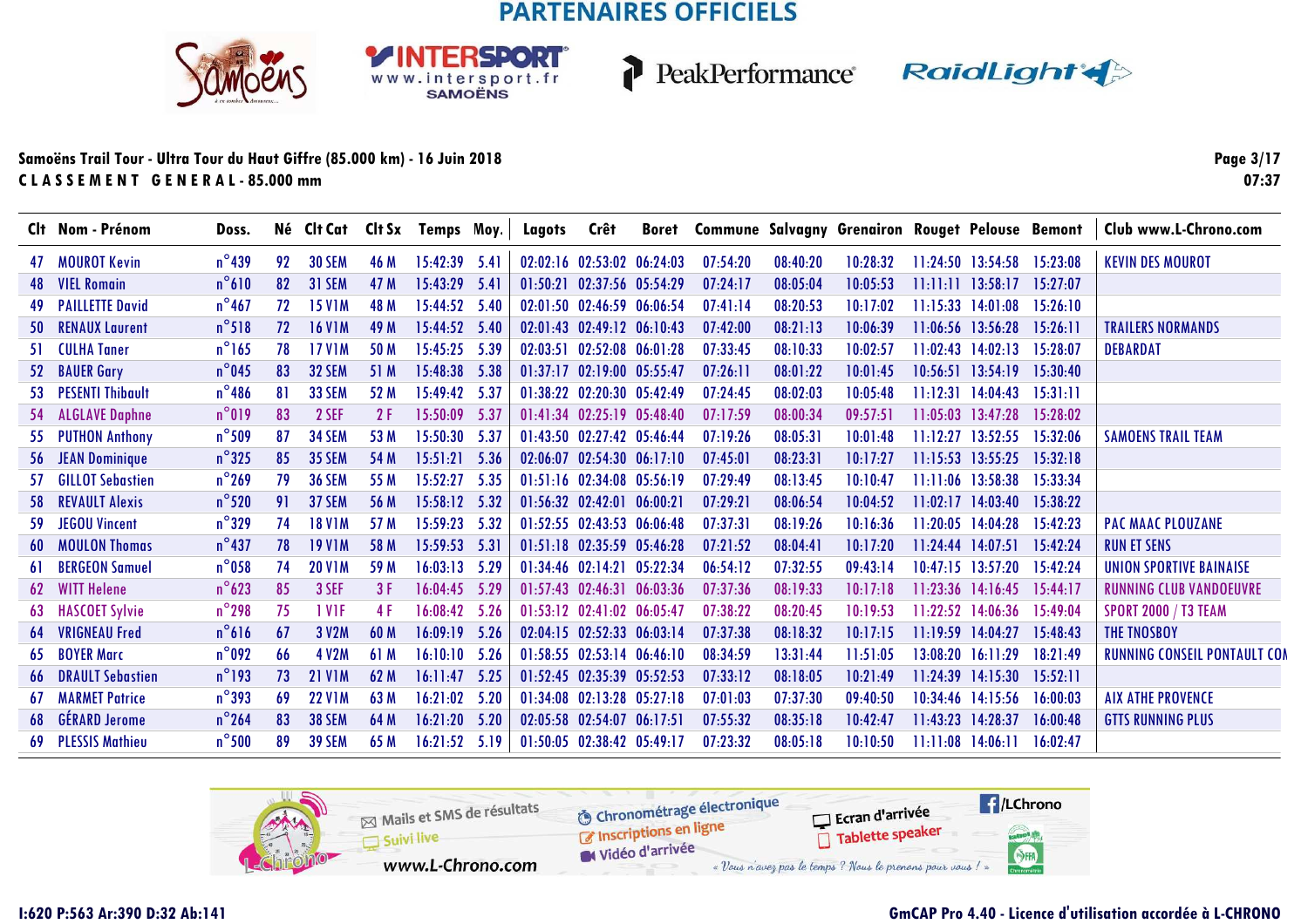**RSDORT** 

WWW.intersport.fr



PeakPerformance RaidLight

#### **Samoëns Trail Tour - Ultra Tour du Haut Giffre (85.000 km) - 16 Juin 2018C L A S S E M E N T G E N E R A L - 85.000 mm**

**Page 4/1707:37**

|     | Clt Nom - Prénom                | Doss.           |    |               |             | Né Clt Cat Clt Sx Temps Moy. |      | Lagots   | Crêt                             | Boret Commune Salvagny Grenairon Rouget Pelouse Bemont |          |          |                   |                       |          | Club www.L-Chrono.com     |
|-----|---------------------------------|-----------------|----|---------------|-------------|------------------------------|------|----------|----------------------------------|--------------------------------------------------------|----------|----------|-------------------|-----------------------|----------|---------------------------|
| 70  | <b>FORGE Mickael</b>            | $n^{\circ}$ 234 | 74 | <b>23 V1M</b> | 66 M        | $16:23:35$ 5.19              |      | 01:50:07 | 02:34:47 05:48:43                | 07:23:02                                               | 08:04:34 | 10:05:44 |                   | $11:18:53$ $14:22:44$ | 16:05:01 | <b>EAC TEAM TRAIL</b>     |
|     | <b>BERNARD Stephane</b>         | $n^{\circ}$ 060 | 79 | <b>40 SEM</b> | 67 M        | 16:23:55                     | 5.18 | 01:54:24 | $02:41:49$ $06:02:15$            | 07:39:00                                               | 08:21:33 | 10:25:51 | 11:36:31          | 14:26:56              | 16:03:37 |                           |
| 72. | <b>GAUTHERON Fabien</b>         | $n^{\circ}$ 256 | 79 | 41 SEM        | 68 M        | 16:24:35                     | 5.18 | 02:06:41 | 02:56:43 06:19:50                | 07:55:30                                               | 08:35:01 | 10:46:56 | 11:47:17          | 14:35:23              | 16:06:42 |                           |
| 73  | <b>GRANIER Didier</b>           | $n^{\circ}280$  | 82 | 42 SEM        | 69 M        | 16:26:11                     | 5.17 |          | 01:53:53 02:40:38 05:57:46       | 07:33:25                                               | 08:23:55 | 10:28:14 | 11:27:59          | 14:22:14              | 16:05:58 |                           |
| 74  | <b>CERUTTI Guillaume</b>        | $n^{\circ}$ 127 | 88 | 43 SEM        | <b>70 M</b> | $16:26:17$ 5.17              |      |          | $01:59:48$ $02:50:11$ $06:04:49$ | 07:39:07                                               | 08:20:43 | 10:25:53 | 11:27:06 14:23:21 |                       | 16:06:05 |                           |
| 75  | <b>BEAUJOIN Pierre</b>          | $n^{\circ}$ 050 | 79 | 44 SEM        | 71 M        | $16:27:59$ 5.16              |      |          | 01:46:23 02:30:38 05:50:51       | 07:29:45                                               | 08:14:43 | 10:35:26 |                   | 11:39:49 14:30:42     | 16:10:05 |                           |
| 76  | <b>ALTI Khier</b>               | $n^{\circ}021$  | 71 | <b>24 V1M</b> | 72 M        | $16:31:39$ 5.14              |      |          | 01:59:18 02:51:55 06:26:05       | 08:06:48                                               | 08:48:08 | 10:42:26 |                   | $11:40:10$ $14:32:52$ | 16:12:40 | <b>DMA</b>                |
| 77  | <b>CAMPIONE Stephane</b>        | $n^{\circ}115$  | 73 | <b>25 V1M</b> | 73 M        | $16:32:44$ 5.14              |      |          | 01:46:37 02:32:03 05:51:53       | 07:37:26                                               | 08:24:50 | 10:32:05 |                   | $11:36:14$ $14:36:53$ | 16:15:04 |                           |
| 78. | <b>DELAIS Steven</b>            | $n^{\circ}$ 178 | 78 | <b>26 V1M</b> | 74 M        | 16:33:02 5.14                |      |          | 02:03:01 02:54:37 06:30:18       | 08:06:57                                               | 08:50:18 | 10:57:03 |                   | $11:59:21$ $14:47:23$ | 16:15:34 | <b>S/L CA MAYENNE</b>     |
| 79. | <b>SEALY Heather</b>            | $n^{\circ}$ 555 | 70 | <b>2 V1F</b>  | 5 F         | $16:34:16$ 5.13              |      |          | 01:59:40 02:50:05 06:22:56       | 07:54:48                                               | 08:36:20 | 10:42:07 |                   | $11:46:36$ $14:33:21$ | 16:13:03 | <b>SAMOENS</b>            |
| 80. | <b>CANON Mathieu</b>            | $n^{\circ}116$  | 76 | <b>27 V1M</b> | 75 M        | $16:34:46$ 5.13              |      |          | 02:04:46 02:55:28 06:19:28       | 07:52:32                                               | 08:34:41 | 10:59:01 |                   | 11:52:06 14:45:08     | 16:15:12 |                           |
| 81. | <b>FLEURY Gaëtan</b>            | $n^{\circ}$ 230 | 74 | <b>28 V1M</b> | 76 M        | $16:35:00$ 5.13              |      |          | 02:09:22 02:58:48 06:12:45       | 08:00:21                                               | 08:40:04 | 10:51:58 |                   | $11:54:17$ $14:37:08$ | 16:15:02 |                           |
| 82  | <b>MIGUEL Jose</b>              | $n^{\circ}422$  | 68 | 5 V2M         | 77 M        | $16:36:25$ 5.12              |      | 02:01:04 | 02:48:47 06:10:32                | 07:51:01                                               | 08:34:39 | 10:53:59 |                   | $11:56:50$ $14:49:19$ | 16:18:21 | <b>ENTENTE DES MAUGES</b> |
| 83  | <b>PASQUIER Tony</b>            | $n^{\circ}$ 473 | 75 | <b>29 V1M</b> | 78 M        | 16:36:25                     | 5.12 | 02:03:04 | $02:51:57$ $06:12:10$            | 07:52:10                                               | 08:34:50 | 10:57:13 |                   | $11:53:32$ $14:39:55$ | 16:18:22 |                           |
|     | <b>COLLINET Thomas</b>          | $n^{\circ}$ 149 | 88 | 45 SEM        | 79 M        | $16:38:40$ 5.11              |      | 02:07:37 | 03:04:15 06:37:57                | 08:28:41                                               | 09:11:34 | 11:03:00 |                   | $12:06:57$ $14:41:49$ | 16:18:48 |                           |
| 85  | <b>AMOUR Remi</b>               | $n^{\circ}$ 022 | 73 | <b>30 V1M</b> | 80 M        | 16:40:39                     | 5.10 |          | 02:03:54 02:52:35 06:03:18       | 07:37:07                                               | 08:21:03 | 10:17:24 |                   | 11:36:21 14:21:25     | 16:16:56 |                           |
| 86  | <b>BOURIEL Yoann</b>            | $n^{\circ}$ 086 | 83 | 46 SEM        | 81 M        | 16:43:21                     | 5.08 | 02:07:18 | 02:55:09 06:12:29                | 07:57:14                                               | 08:48:33 | 11:08:52 |                   | $12:13:42$ $14:41:27$ | 16:20:43 |                           |
| 87  | <b>COMBE Didier</b>             | $n^{\circ}$ 150 | 66 | <b>6 V2M</b>  | 82 M        | 16:44:14                     | 5.08 |          | 02:16:32 03:12:02 06:33:52       | 08:11:52                                               | 08:55:16 | 10:55:36 | 11:58:20 14:48:41 |                       | 16:26:24 |                           |
| 88  | BESSONNEAU Denis daniel g(n°065 |                 | 74 | <b>31 V1M</b> | 83 M        | 16:46:52                     | 5.07 | 02:04:30 | 02:53:10 06:27:59                | 08:03:40                                               | 08:47:38 | 10:48:08 | 11:50:47          | 14:45:12              | 16:27:04 |                           |
| 89  | <b>MORDELET Nicolas</b>         | $n^{\circ}$ 004 | 91 | 47 SEM        | 84 M        | 16:47:05                     | 5.06 |          | 01:39:21 02:19:24 05:21:04       | 06:56:15                                               | 07:55:32 | 09:51:09 | 10:57:51          | 14:03:33              | 16:12:22 | <b>PAGANELLI TRAINING</b> |
| 90  | <b>PHILIPPIDES Antoine</b>      | $n^{\circ}489$  | 88 | 48 SEM        | 85 M        | 16:47:31                     | 5.06 | 01:40:53 | 02:23:43 05:48:24                | 07:33:27                                               | 08:16:49 | 10:17:04 | 11:42:29          | 14:45:23              | 16:28:27 |                           |
| 91  | <b>LABROCHE Christophe</b>      | $n^{\circ}341$  | 75 | <b>32 V1M</b> | 86 M        | 16:48:10                     | 5.06 |          | 02:07:43 02:58:18 06:24:26       | 08:00:01                                               | 08:47:24 | 10:43:39 | 11:50:59          | 14:49:52              | 16:28:32 |                           |
| 92  | <b>MENDOZA Anne-sophie</b>      | $n^{\circ}414$  | 85 | 4 SEF         | 6 F         | 16:55:49                     | 5.02 |          | 02:07:40 02:57:08 06:23:44       | 07:58:08                                               | 08:37:04 | 10:51:51 | 11:57:09          | 14:45:20              | 16:34:20 | <b>SPECIALIZED</b>        |

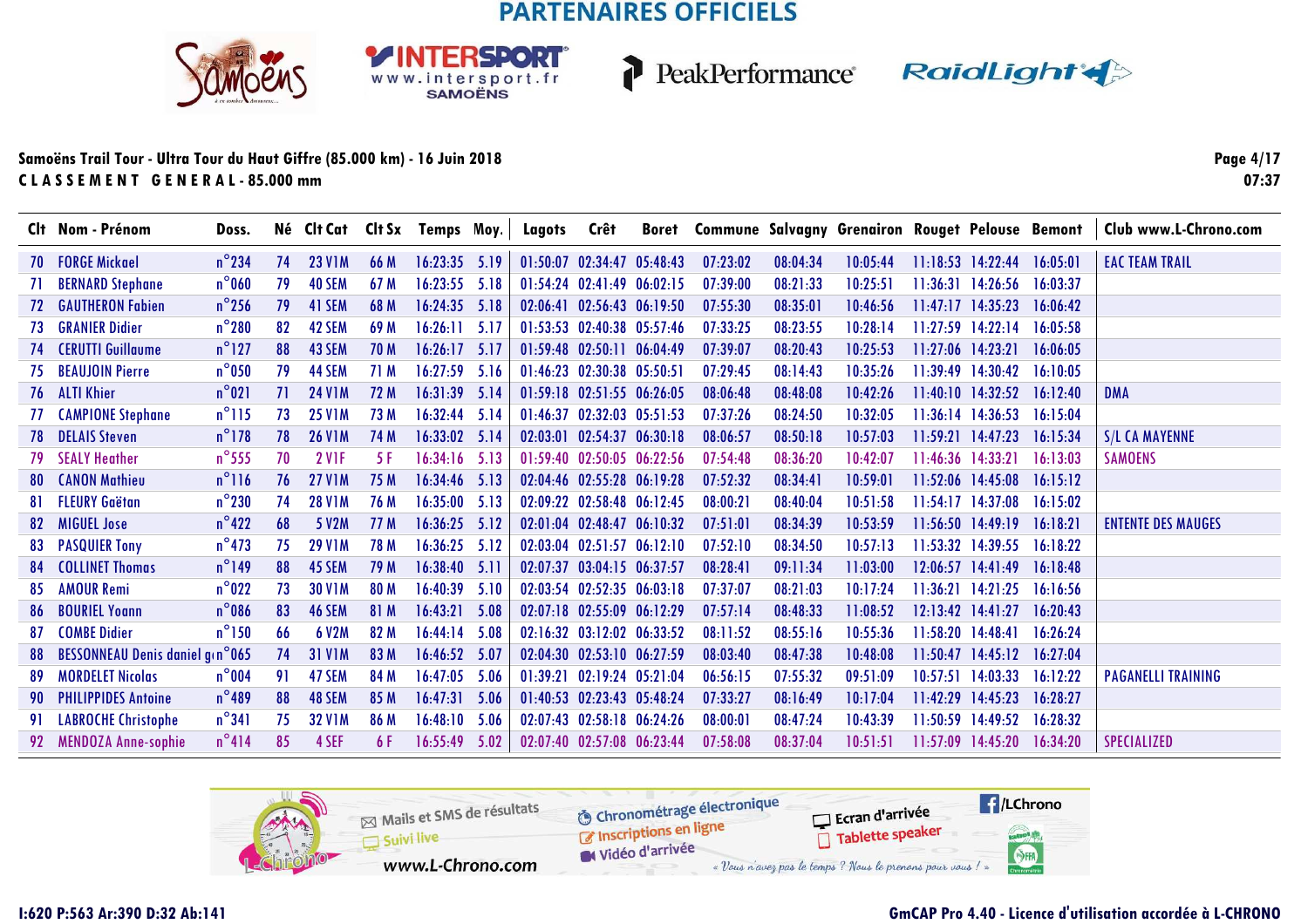SPORT

WWW.intersport.fr



P

PeakPerformance RaidLight

#### **Samoëns Trail Tour - Ultra Tour du Haut Giffre (85.000 km) - 16 Juin 2018C L A S S E M E N T G E N E R A L - 85.000 mm**

**Page 5/1707:37**

|         | Clt Nom - Prénom          | Doss.           |    |                   |                  | Né Clt Cat Clt Sx Temps Moy. |      | Lagots | Crêt                             | Boret Commune Salvagny Grenairon Rouget Pelouse Bemont |          |          |          |                                  |          | Club www.L-Chrono.com      |
|---------|---------------------------|-----------------|----|-------------------|------------------|------------------------------|------|--------|----------------------------------|--------------------------------------------------------|----------|----------|----------|----------------------------------|----------|----------------------------|
|         | 93 MALO Jean-yves         | $n^{\circ}$ 388 | 68 | <b>7 V2M</b>      | 87 M             | $16:56:10$ 5.02              |      |        | 01:56:07 02:45:42 06:12:05       | 07:52:14                                               | 08:35:29 | 10:46:43 |          | $11:54:52$ $14:51:17$ $16:37:16$ |          | <b>AIX ATHLE PROVENCE</b>  |
| 94      | <b>DERVILLE Baptiste</b>  | $n^{\circ}$ 186 | 83 | 49 SEM            | 88 M             | $16:56:10$ 5.02              |      |        | 02:09:07 02:57:43 06:16:22       | 07:58:28                                               | 08:39:58 | 10:46:10 |          | 11:54:47 14:50:36                | 16:37:22 | <b>AIX ATHLE PROVENCE</b>  |
| 95.     | <b>IVARRA Didier</b>      | $n^{\circ}320$  | 73 | 33 V1M            | 89 M             | 16:56:11                     | 5.02 |        | 02:03:43 02:54:14 06:18:04       | 07:52:45                                               | 08:35:30 | 10:45:16 |          | 11:54:39 14:52:25                | 16:37:12 | <b>AIX ATHLE PROVENCE</b>  |
| 96      | <b>VERNHES Frederic</b>   | $n^{\circ}607$  | 77 | <b>34 V1M</b>     | 90 M             | $16:56:53$ 5.02              |      |        | 02:01:09 02:52:36 06:18:24       | 07:58:42                                               | 08:41:07 | 10:46:15 |          | $11:52:51$ $14:51:27$            | 16:36:02 |                            |
|         | <b>JOUAN Nicolas</b>      | $n^{\circ}331$  | 80 | <b>50 SEM</b>     | 91 M             | $16:59:13$ 5.00              |      |        | 01:59:58 02:50:54 06:20:02       | 08:00:19                                               | 08:47:54 | 11:01:55 |          | $12:07:16$ 15:03:24              | 16:41:39 |                            |
| 98      | <b>ASSADI Herve</b>       | $n^{\circ}$ 027 | 65 | 8 V2M             | 92 M             | 17:01:01                     | 5.00 |        | 01:47:23 02:34:05 05:53:32       | 07:28:53                                               | 08:19:52 | 10:24:55 |          | $11:34:49$ $14:46:44$            | 16:38:11 | <b>RUNNING CONSEIL</b>     |
| 99      | <b>LE ROY Mickaël</b>     | $n^{\circ}352$  | 89 | <b>51 SEM</b>     | 93 M             | 17:04:41                     | 4.98 |        | 02:09:42 02:59:53 06:32:28       | 08:17:21                                               | 09:00:40 | 11:09:39 |          | $12:13:18$ $15:17:55$            | 16:47:39 |                            |
| $100-1$ | <b>ODIN Ludovic</b>       | $n^{\circ}$ 459 | 71 | <b>35 V1M</b>     | 94 M             | 17:04:53                     | 4.98 |        | 02:04:08 02:53:46 06:22:12       | 08:02:53                                               | 08:47:46 | 10:58:41 |          | 12:02:56 15:02:37                | 16:45:23 | <b>LES TRAINEURS</b>       |
| 101     | <b>FETIVEAU Jean-paul</b> | $n^{\circ}$ 224 | 67 | <b>9 V2M</b>      | 95 M             | 17:06:46                     | 4.97 |        | 02:00:39 02:51:42 06:27:32       | 08:07:17                                               | 08:53:26 | 11:09:05 |          | $12:07:43$ $15:10:14$            | 16:48:23 |                            |
| 102     | <b>GRESSIER Olivier</b>   | $n^{\circ}$ 284 | 72 | <b>36 V1M</b>     | 96 M             | 17:06:57                     | 4.97 |        | 02:00:07 02:52:57 06:13:59       | 08:04:49                                               | 08:47:33 | 11:07:15 |          | $12:39:14$ $15:27:51$            | 16:50:17 | <b>TEAM RUN OPALE</b>      |
| 103     | JECHOUX Cyril             | $n^{\circ}327$  | 89 | 52 SEM            | 97 M             | 17:08:32                     | 4.96 |        | 01:50:59 02:36:19 06:08:02       | 07:43:32                                               | 08:24:06 | 10:23:46 |          | $11:34:36$ $15:01:21$            | 16:51:06 |                            |
| 104     | <b>GIBERT Stephanie</b>   | $n^{\circ}$ 267 | 81 | 5 SEF             | 7 F              | 17:08:53                     | 4.96 |        | 01:59:45 02:51:38 06:30:42       | 08:08:35                                               | 08:56:39 | 10:56:57 |          | $12:07:14$ 15:03:20              | 16:50:14 | LILLE METROPOLE ATHLETISME |
| 105     | <b>DOLIN Camille</b>      | $n^{\circ}188$  | 86 | 53 SEM            | 98 M             | 17:13:33                     | 4.93 |        | 01:55:02 02:43:37 06:06:58       | 07:50:10                                               | 08:34:45 | 10:50:12 |          | $11:56:31$ $15:10:46$            | 16:54:36 |                            |
|         | 106 LEPOUTRE Greg         | $n^{\circ}369$  | 83 | <b>54 SEM</b>     | 99 M             | 17:14:03                     | 4.93 |        | $02:00:15$ $02:48:59$ $06:19:31$ | 08:00:18                                               | 08:42:32 | 10:55:47 |          | $12:02:19$ $15:12:18$            | 16:52:56 |                            |
| 107     | <b>ABRASSART Judith</b>   | $n^{\circ}016$  | 77 | <b>3 V1F</b>      | 8 F              | 17:14:11                     | 4.93 |        | $01:56:03$ $02:45:36$ $06:13:19$ | 07:56:46                                               | 08:39:16 | 10:45:23 |          | $12:08:55$ $15:01:19$            | 16:53:28 | <b>ACTALANT</b>            |
| 108     | <b>GODET Yann</b>         | $n^{\circ}$ 274 | 72 | <b>37 V1M</b>     | 100 <sub>M</sub> | 17:14:44                     | 4.93 |        | $01:57:16$ $02:46:42$ $06:08:54$ | 07:55:27                                               | 08:37:18 | 11:09:35 |          | $12:09:04$ 15:18:35              | 16:55:20 | <b>ZEISS</b>               |
| 109     | <b>GAUDIN Jerome</b>      | $n^{\circ}$ 255 | 79 | <b>55 SEM</b>     | 101 M            | 17:15:00                     | 4.93 |        | 02:01:56 02:51:36 06:10:46       | 07:48:31                                               | 08:32:13 | 10:38:47 |          | 11:46:34 15:14:41                | 16:54:35 |                            |
|         | 110 PAROLI Jean-claude    | $n^{\circ}472$  | 50 | 1 V3M             | 102 M            | 17:17:44                     | 4.91 |        | 02:08:33 03:00:35 06:29:21       | 08:10:56                                               | 08:57:28 | 11:12:59 |          | $12:23:54$ 15:16:18              | 16:54:36 |                            |
| ШL      | <b>MAENZA Karine</b>      | $n^{\circ}383$  | 77 | 4 V <sub>IF</sub> | 9 F              | 17:19:36                     | 4.91 |        | 01:58:48 02:46:45 06:18:01       | 07:56:51                                               | 08:39:21 | 10:44:24 |          | $11:52:44$ $14:51:25$            | 16:57:25 | <b>TEAM TRAIL EXPLORER</b> |
|         | 112 MAENZA Laurent        | $n^{\circ}382$  | 78 | <b>38 V1M</b>     | 103 M            | 17:19:37                     | 4.91 |        | 01:58:27 02:46:47 06:18:03       | 07:56:49                                               | 08:39:21 | 10:44:28 |          | $11:52:45$ $14:51:22$            | 16:57:25 | <b>TEAM TRAIL EXPLORER</b> |
|         | 113 HERMAN Gregory        | $n^{\circ}302$  | 77 | <b>39 V1M</b>     | 104 M            | 17:23:23                     | 4.89 |        | 02:10:53 03:05:22 06:40:11       | 08:18:58                                               | 09:00:12 | 11:33:22 |          | 12:41:36 15:34:35                | 17:06:22 |                            |
|         | 114 NGUYEN Truong son     | $n^{\circ}$ 446 | 75 | <b>40 V1M</b>     | 105 M            | 17:30:19                     | 4.86 |        | 01:55:00 02:42:17 06:17:15       | 07:52:08                                               | 08:34:42 | 10:58:07 | 12:09:07 | 15:19:08                         | 17:09:47 |                            |
|         | 115 FETTU Emeric          | $n^{\circ}$ 225 | 88 | <b>56 SEM</b>     | 106 <sub>M</sub> | 17:32:15                     | 4.85 |        | 02:01:54 02:50:52 06:16:19       | 07:57:52                                               | 08:46:25 | 10:55:50 |          | $12:07:47$ 15:15:50              | 17:08:32 |                            |

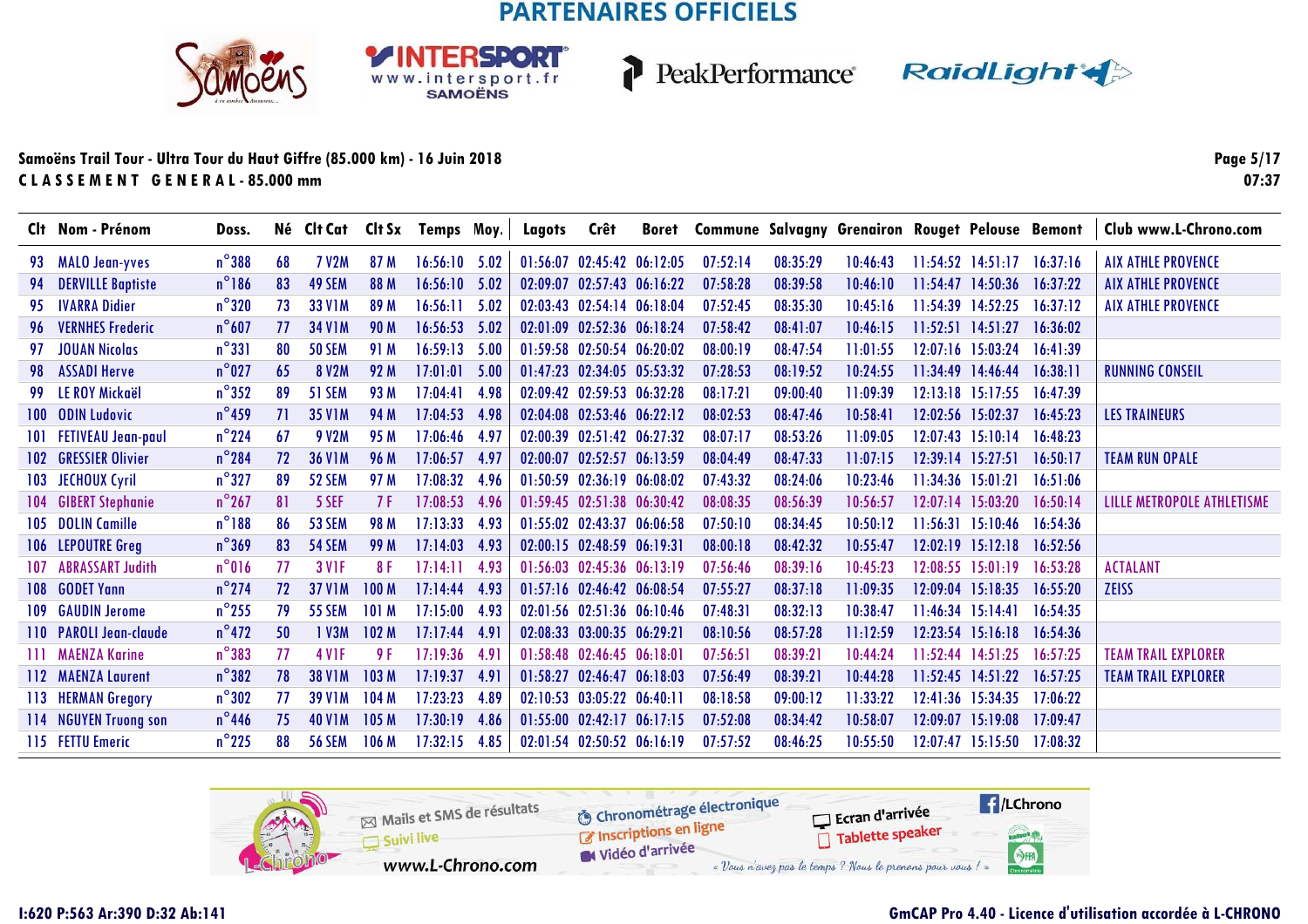**RSDORT** 

WWW.intersport.fr



PeakPerformance RaidLight

#### **Samoëns Trail Tour - Ultra Tour du Haut Giffre (85.000 km) - 16 Juin 2018C L A S S E M E N T G E N E R A L - 85.000 mm**

**Page 6/1707:37**

|      | Clt Nom - Prénom            | Doss.           |     |                     |                  | Né Clt Cat Clt Sx Temps Moy. |      | Lagots   | Crêt                             |          | Boret Commune Salvagny Grenairon Rouget Pelouse Bemont |          |          |          |                       |          | Club www.L-Chrono.com          |
|------|-----------------------------|-----------------|-----|---------------------|------------------|------------------------------|------|----------|----------------------------------|----------|--------------------------------------------------------|----------|----------|----------|-----------------------|----------|--------------------------------|
|      | 116 GRONLET Alexandre       | $n^{\circ}$ 286 | 85  | 57 SEM              | 107 <sub>M</sub> | 17:34:19                     | 4.84 |          | 02:02:45 02:50:35 06:15:12       |          | 07:58:37                                               | 08:46:03 | 10:54:39 |          | $11:57:32$ 15:19:05   | 17:11:01 |                                |
| 117. | <b>BEAU Frederic</b>        | $n^{\circ}$ 048 | 68  | <b>10 V2M</b>       | 108 M            | 17:34:39                     | 4.84 | 01:57:47 | 02:44:42 06:31:52                |          | 08:18:15                                               | 09:03:57 | 11:10:37 |          | $12:22:39$ $15:18:12$ | 17:13:58 | LENCLOITRE J.C.86              |
| 118. | <b>GROSMAIRE Nicolas</b>    | $n^{\circ}$ 288 | 82  | <b>58 SEM</b>       | 109 M            | 17:35:05                     | 4.83 |          | 01:55:04 02:38:20 06:13:11       |          | 07:51:07                                               | 08:43:19 | 10:46:49 |          | $12:08:58$ 15:15:14   | 17:13:40 |                                |
|      | 119 ROBERT Raphael          | $n^{\circ}$ 529 | 76  | 41 V1M              | 110M             | 17:35:45                     | 4.83 |          | $02:05:17$ $02:55:49$ $06:24:20$ |          | 07:59:59                                               | 08:44:41 | 11:03:16 |          | $12:09:17$ $15:26:38$ | 17:14:59 | <b>REGUL TRANSACTION 82389</b> |
|      | <b>120 LANCHEC Vincent</b>  | $n^{\circ}$ 346 | 84  | <b>59 SEM</b>       | 111M             | 17:35:57                     | 4.83 |          | 02:04:37 02:54:20 06:41:49       |          | 08:30:28                                               | 09:25:52 | 11:46:21 |          | $12:56:32$ $15:37:53$ | 17:16:36 |                                |
| 121  | <b>LOEUILLIEUX Stephane</b> | $n^{\circ}378$  | 69  | <b>42 V1M</b>       | 112M             | 17:37:27                     | 4.82 |          | 02:00:12 02:52:59 06:14:02       |          | 08:10:10                                               | 08:52:51 | 11:07:24 |          | 12:39:09 15:35:52     | 17:16:36 | <b>TEAM RUN OPALE</b>          |
|      | 122 BOURIEL Steve           | $n^{\circ}087$  | 82  | <b>60 SEM</b>       | 113M             | 17:37:44                     | 4.82 |          | 02:09:31 02:58:49 06:12:33       |          | 07:58:55                                               | 09:08:11 | 10:52:01 |          | $11:55:20$ 15:13:10   | 17:14:43 | <b>GVA TEAM</b>                |
|      | 123 MAROT Laurent           | $n^{\circ}$ 394 | 74  | 43 V <sub>1</sub> M | 114M             | 17:40:10 4.81                |      |          | 02:05:52 02:53:05 06:17:56       |          | 07:58:41                                               | 08:47:43 | 11:10:32 |          | $12:16:26$ 15:34:42   | 17:19:19 | <b>LES FREROS DELAGADOUE</b>   |
| 124  | <b>OBLIGIS David</b>        | $n^{\circ}$ 457 | 71  | 44 V <sub>1</sub> M | 115 M            | 17:40:48 4.81                |      |          | 02:00:58 02:48:34 06:10:34       |          | 07:47:28                                               | 08:33:27 | 10:44:58 |          | $11:52:49$ 15:06:33   | 17:11:20 |                                |
| 125  | <b>DERVIER Loic</b>         | $n^{\circ}185$  | 85  | 61 SEM              | 116M             | 17:41:09                     | 4.81 |          | 02:12:20 03:10:02 06:40:48       |          | 08:27:31                                               | 09:13:34 | 11:28:24 |          | $12:42:14$ $15:36:17$ | 17:20:30 | <b>PANEDINE TEAM</b>           |
| 126  | <b>OUZIEL Alejandro</b>     | $n^{\circ}$ 465 | 73  | <b>45 V1M</b>       | 117M             | 17:41:25                     | 4.80 |          | 01:48:15 02:36:18 06:03:46       |          | 07:47:53                                               | 08:37:40 | 11:01:07 |          | $12:16:35$ $15:29:20$ | 17:16:13 |                                |
| 127  | <b>HUBBARD Linda</b>        | $n^{\circ}310$  | 77  | <b>5 VIF</b>        | 10F              | 17:42:43                     | 4.80 |          | 02:12:21 03:05:02 06:35:10       |          | 08:11:22                                               | 08:56:20 | 11:21:43 |          | 12:33:06 15:30:55     | 17:19:24 | <b>SAMOENS TRAIL TEAM</b>      |
| 128  | <b>BAS Benedicte</b>        | $n^{\circ}041$  | 85  | 6 SEF               | 11F              | 17:43:50 4.79                |      |          | 01:54:17 02:44:17 06:04:45       |          | 07:45:58                                               | 08:38:22 | 10:46:03 |          | $12:05:01$ 15:18:26   | 17:21:59 | <b>MBA</b>                     |
| 129  | <b>RIBAL Yohan</b>          | $n^{\circ}522$  | 79  | 62 SEM              | 118M             | 17:43:50 4.79                |      |          | 01:54:15 02:44:18 06:05:06       |          | 07:46:05                                               | 08:38:19 | 10:47:43 |          | $12:06:59$ 15:22:37   | 17:22:02 | <b>MBA</b>                     |
| 130  | <b>GERINIERE Pierre</b>     | $n^{\circ}$ 266 | 64  | <b>11 V2M</b>       | 119M             | 17:45:05                     | 4.79 |          | $02:10:31$ $03:04:42$ $06:38:30$ |          | 08:27:13                                               | 09:15:31 | 11:17:08 |          | 12:23:04 15:09:45     | 17:20:26 | <b>FAC</b>                     |
|      | <b>DNS BLONDEAU Franck</b>  | $n^{\circ}$ 072 | 71. | DNS VIM             | <b>DNS M</b>     | 17:45:09                     | 4.79 |          |                                  |          |                                                        |          |          |          |                       |          |                                |
| 132  | <b>GERINIERE François</b>   | $n^{\circ}$ 265 | 66  | <b>12 V2M</b>       | 121M             | 17:45:12                     | 4.79 |          | 02:00:22 02:50:15 06:20:36       |          | 08:05:44                                               | 08:56:44 | 11:03:20 |          | $12:23:12$ $15:15:54$ | 17:20:29 |                                |
| 133  | <b>BOBILLIER Pascal</b>     | $n^{\circ}$ 073 | 67  | <b>13 V2M</b>       | 122 M            | 17:47:01                     | 4.78 |          | $02:08:03$ $03:00:01$            | 06:24:28 | 08:05:34                                               | 08:50:14 | 11:08:30 |          | $12:12:26$ 15:20:00   | 17:17:32 | $T-R-T$                        |
| 134  | <b>GRAU Baptiste</b>        | $n^{\circ}$ 283 | 87  | <b>63 SEM</b>       | 123 M            | 17:47:11                     | 4.78 | 02:10:46 | 03:02:28 06:34:52                |          | 08:12:16                                               | 08:54:02 | 11:04:54 | 12:12:22 | 15:21:17              | 17:24:10 | <b>BAPTISTE GRAU</b>           |
|      | 135 FREMONT Guy             | $n^{\circ}$ 240 | 67  | <b>14 V2M</b>       | 124 M            | 17:47:14                     | 4.78 |          | 01:59:47 02:47:45 06:19:08       |          | 08:04:44                                               | 08:46:27 | 10:58:21 |          | 12:12:24 15:22:40     | 17:24:09 |                                |
|      | <b>136 LECHANTEUR Denis</b> | $n^{\circ}355$  | 71  | <b>47 V1M</b>       | 125M             | 17:49:49                     | 4.77 | 02:03:41 | 02:56:02 06:26:33                |          | 08:11:25                                               | 08:55:37 | 11:20:47 | 12:31:28 | 15:35:06              | 17:28:26 |                                |
|      | 137 JOLIVET David           | $n^{\circ}330$  | 84  | 64 SEM              | 126M             | 17:49:50                     | 4.77 |          | 02:03:39 02:56:03 06:26:30       |          | 08:12:40                                               | 08:55:46 | 11:25:55 |          | $12:31:31$ $15:44:12$ | 17:28:32 | <b>KIA MOTORS FRANCE</b>       |
|      | 138 COTTET Julien           | $n^{\circ}$ 158 | 83  | <b>65 SEM</b>       | 127M             | 17:49:53                     | 4.77 |          | 01:58:33 02:51:13 06:22:06       |          | 08:12:06                                               | 09:02:51 | 11:26:27 | 12:28:37 | $15:34:11$ $17:25:37$ |          |                                |

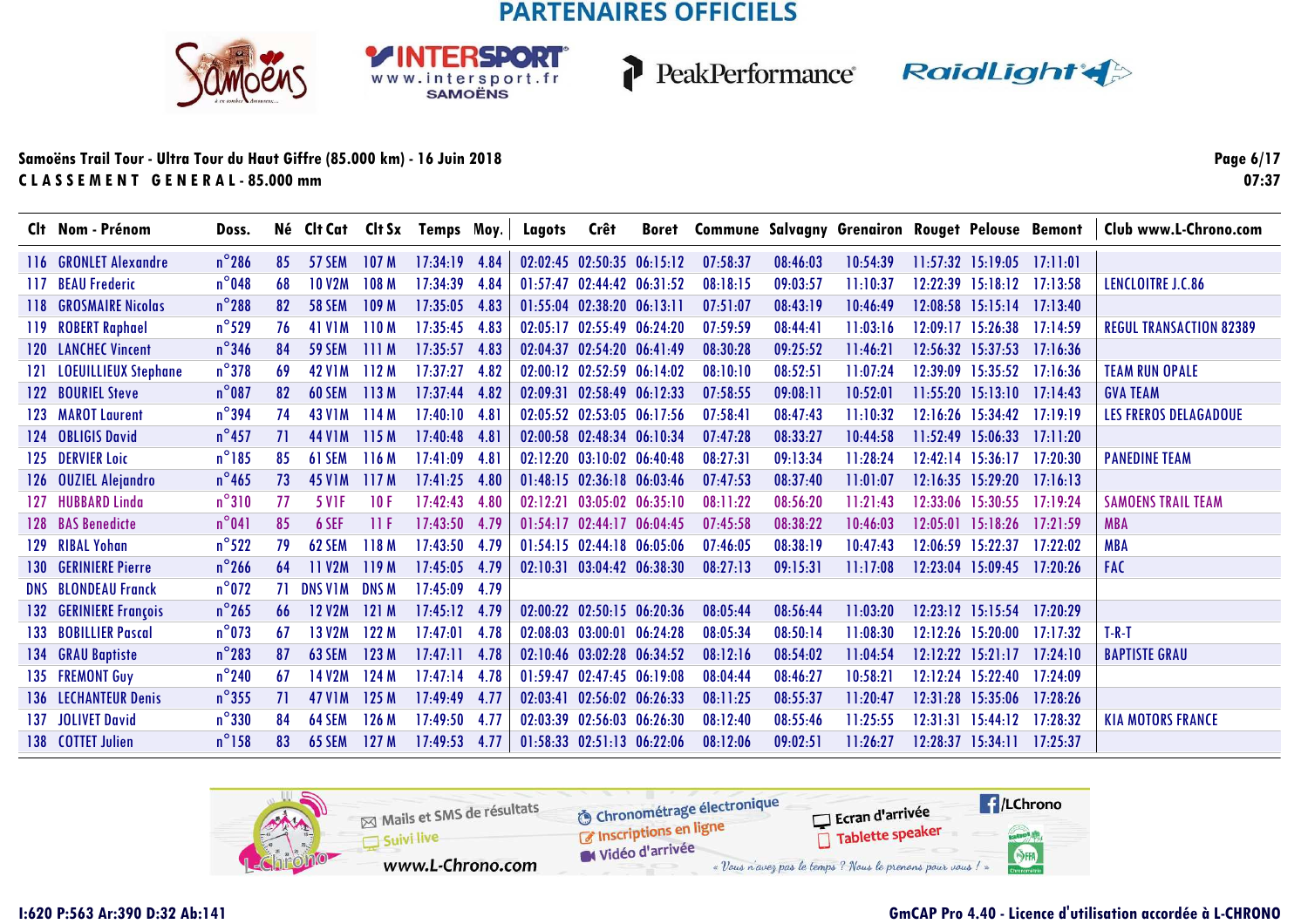SPORT

WWW.intersport.fr



P

PeakPerformance RaidLight

#### **Samoëns Trail Tour - Ultra Tour du Haut Giffre (85.000 km) - 16 Juin 2018C L A S S E M E N T G E N E R A L - 85.000 mm**

**Page 7/1707:37**

| Clt Nom - Prénom              | Doss.           |     |                     |       | Né Clt Cat Clt Sx Temps Moy. |      | Lagots Crêt |                            |          |          | Boret Commune Salvagny Grenairon Rouget Pelouse Bemont |          |                                  |          | Club www.L-Chrono.com                |
|-------------------------------|-----------------|-----|---------------------|-------|------------------------------|------|-------------|----------------------------|----------|----------|--------------------------------------------------------|----------|----------------------------------|----------|--------------------------------------|
| 139 GOUTTEVIN Nicolas         | $n^{\circ}$ 279 | 82  | <b>66 SEM</b>       | 128 M | $17:52:33$ 4.76              |      |             | 01:19:53 03:08:37 06:52:15 | 08:31:54 | 09:24:11 | 11:35:23                                               |          | 13:01:01 15:52:38 17:34:22       |          | <b>TEAM ENDURANCE SHOP 13 / AIX</b>  |
| 140 AGHER Jean-robert         | $n^{\circ}018$  | 89  | <b>67 SEM</b>       | 129M  | $17:52:34$ 4.75              |      |             | 02:10:38 03:08:33 06:49:46 | 08:31:56 | 09:24:18 | 11:46:31                                               |          | 13:00:34 15:56:48 17:34:34       |          | <b>TEAM FRAGILE</b>                  |
| 141 PICLET Baptiste           | $n^{\circ}$ 493 | 89  | 68 SEM              | 130 M | 17:52:36 4.75                |      |             | 02:10:39 03:08:36 06:49:43 | 08:31:52 | 09:24:08 | 11:33:37                                               |          | $12:59:47$ $15:56:02$            | 17:34:30 | <b>TEAM FRAGILE</b>                  |
| 142 LAMY Frederic             | $n^{\circ}345$  | 80  | 69 SEM              | 131M  | $17:52:53$ 4.75              |      |             | 02:07:13 03:00:27 06:27:32 | 08:04:42 | 08:50:03 | 11:22:15                                               |          | $12:36:05$ $15:42:38$            | 17:29:49 | <b>CAP CONDE</b>                     |
| 143 TOMEZYK Michel            | $n^{\circ}$ 587 | 62  | <b>15 V2M</b>       | 132M  | 17:53:08 4.75                |      |             | 02:03:53 02:54:18 06:41:47 | 08:28:10 | 09:15:04 | 11:36:24                                               |          | $12:45:35$ $15:47:31$            | 17:34:32 | <b>AIX ATHLE PROVENCE</b>            |
| 144 BRIFFAULT Guillaume       | $n^{\circ}102$  | 75  | <b>48 VIM</b>       | 133M  | 17:53:20 4.75                |      |             | 02:12:58 03:11:43 06:50:16 | 08:31:43 | 09:18:47 | 11:39:15                                               |          | $12:50:55$ $15:46:23$            | 17:34:05 | <b>ASPHALTE 94</b>                   |
| 145 SUZANNE Jeremy            | $n^{\circ}572$  | 84  | <b>70 SEM</b>       | 134 M | 17:53:34 4.75                |      |             | 02:02:44 03:02:36 06:43:26 | 08:19:59 | 09:04:09 | 11:28:58                                               |          | $12:36:36$ $15:47:14$ $17:34:45$ |          |                                      |
| 146 BURBAUD Jean              | $n^{\circ}$ 111 | 68  | <b>16 V2M</b>       | 135M  | 17:53:58 4.75                |      |             | 02:00:17 02:50:30 06:20:20 | 08:11:03 | 08:56:48 | 11:21:41                                               |          | 12:35:40 15:56:44 17:33:28       |          | <b>ENTREZ UN EMPLOYEUR</b>           |
| 147 LIEBLANG Guillaume        | $n^{\circ}$ 374 | 93  | 71 SEM              | 136M  | 17:55:03 4.74                |      |             | 02:09:46 03:00:57 06:33:41 | 08:28:33 | 09:08:18 | 11:13:28                                               |          | $12:10:55$ 15:42:31              | 17:34:54 |                                      |
| <b>148 BAYEUL Gerald</b>      | $n^{\circ}$ 047 | 72  | 49 V <sub>1</sub> M | 137M  | $17:58:11$ 4.73              |      |             | 02:16:08 03:16:38 06:56:23 | 08:35:05 | 09:19:56 | 11:21:14                                               |          | 12:33:24 15:39:03 17:34:27       |          |                                      |
| 149 MATHIAS Donoso            | $n^{\circ}405$  | 78  | <b>50 V1M</b>       | 138 M | 18:00:12 4.72                |      |             | 02:20:26 03:16:10 07:02:34 | 08:40:15 | 09:26:08 | 11:31:19                                               |          | 12:43:16 15:41:18 17:38:33       |          |                                      |
| <b>150 GAUTIER Didier</b>     | $n^{\circ}$ 258 | -59 | <b>17 V2M</b>       | 139M  | 18:00:12 4.72                |      |             | 02:04:05 02:54:16 06:41:46 | 08:27:30 | 09:15:18 | 11:38:23                                               |          | 12:45:57 15:51:32 17:38:34       |          | <b>AIX ATHLE PROVENCE</b>            |
| 151 MARTIN Christophe         | $n^{\circ}$ 395 | 63  | <b>18 V2M</b>       | 140 M | 18:04:10 4.70                |      |             | 02:00:56 02:52:52 06:41:03 | 08:17:52 | 08:59:49 | 11:21:28                                               |          | 12:25:31 15:42:24                | 17:39:21 | <b>ENTENTE DES MAUGES</b>            |
| 152 NOLLOT Cyrille            | $n^{\circ}$ 452 | 79  | <b>72 SEM</b>       | 141 M | 18:04:53 4.70                |      |             | 01:57:22 02:49:48 06:20:16 | 08:08:51 | 08:56:05 | 11:17:00                                               |          | 12:26:52 15:43:06 17:44:24       |          | <b>SNECMA SPORT CORBEIL</b>          |
| 153 GUILLOT Nicolas           | $n^{\circ}$ 296 | 86  | <b>73 SEM</b>       | 142 M | 18:10:30 4.68                |      |             | 02:12:11 03:10:53 06:39:07 | 08:26:03 | 09:18:30 | 11:25:01                                               |          | $12:36:54$ 15:53:20              | 17:49:01 | CA <sub>2</sub> S                    |
| 154 CROZET Julien             | $n^{\circ}162$  | 82  | <b>74 SEM</b>       | 143 M | 18:10:32 4.68                |      |             | 02:12:10 03:10:51 06:39:10 | 08:25:51 | 09:18:32 | 11:24:56                                               |          | $12:36:59$ $15:51:02$            | 17:49:00 | CA <sub>2</sub> S                    |
| 155 MOUNIGAN Pascal           | $n^{\circ}$ 438 | 75  | <b>51 V1M</b>       | 144 M | 18:11:50 4.67                |      |             | 02:09:29 02:58:54 06:38:06 | 08:29:47 | 09:13:14 | 12:07:13                                               |          | $13:12:41$ $16:19:15$            | 17:52:38 | <b>TRAILERS NORMANDS</b>             |
| 156 DOUVILLÉ Pascal           | $n^{\circ}$ 192 | 64  | <b>19 V2M</b>       | 145M  | $18:13:18$ 4.66              |      |             | 02:15:49 03:18:34 06:55:15 | 08:44:37 | 09:32:09 | 11:52:52                                               |          | 13:00:50 16:02:29                | 17:50:57 |                                      |
| 157 PLATON Herve              | $n^{\circ}$ 499 | 68  | <b>20 V2M</b>       | 146 M | 18:13:20 4.66                |      |             | 02:14:02 03:10:35 06:40:23 | 08:26:49 | 09:27:50 | 11:37:13                                               |          | 12:43:19 15:56:22                | 17:55:31 |                                      |
| <b>158 TAILLANDIER Arnaud</b> | $n^{\circ}$ 573 | 71  | <b>52 V1M</b>       | 147M  | 18:14:43 4.66                |      |             | 02:03:06 02:52:32 06:26:00 | 08:10:54 | 08:58:04 | 11:26:00                                               | 12:32:16 | 16:01:24                         | 17:53:43 | <b>T.O.S. TRIATHLON</b>              |
| <b>159 BRUNEAU Nicolas</b>    | $n^{\circ}107$  | 77  | 53 V1M              | 148 M | 18:14:47                     | 4.66 |             | 02:02:55 02:55:22 06:36:45 | 08:14:37 | 09:03:41 | 11:25:55                                               | 12:32:11 | 16:01:33                         | 17:53:49 |                                      |
| 160 ZEEH Jean christophe      | $n^{\circ}625$  | 80  | <b>75 SEM</b>       | 149 M | 18:16:33 4.65                |      |             | 02:03:13 02:54:32 06:55:35 | 08:58:51 | 09:50:29 | 11:57:25                                               | 13:01:23 | 16:07:59                         | 17:53:03 |                                      |
| 161 INCERTI Thierry           | $n^{\circ}317$  | 70  | <b>54 V1M</b>       | 150 M | 18:17:51                     | 4.65 |             | 02:02:55 02:55:51 06:23:02 | 08:17:09 | 09:05:58 | 11:53:48                                               |          | 12:57:48 16:26:12 17:58:53       |          | <b>TEAM FOULES ROQ TRAIL ATTITUD</b> |

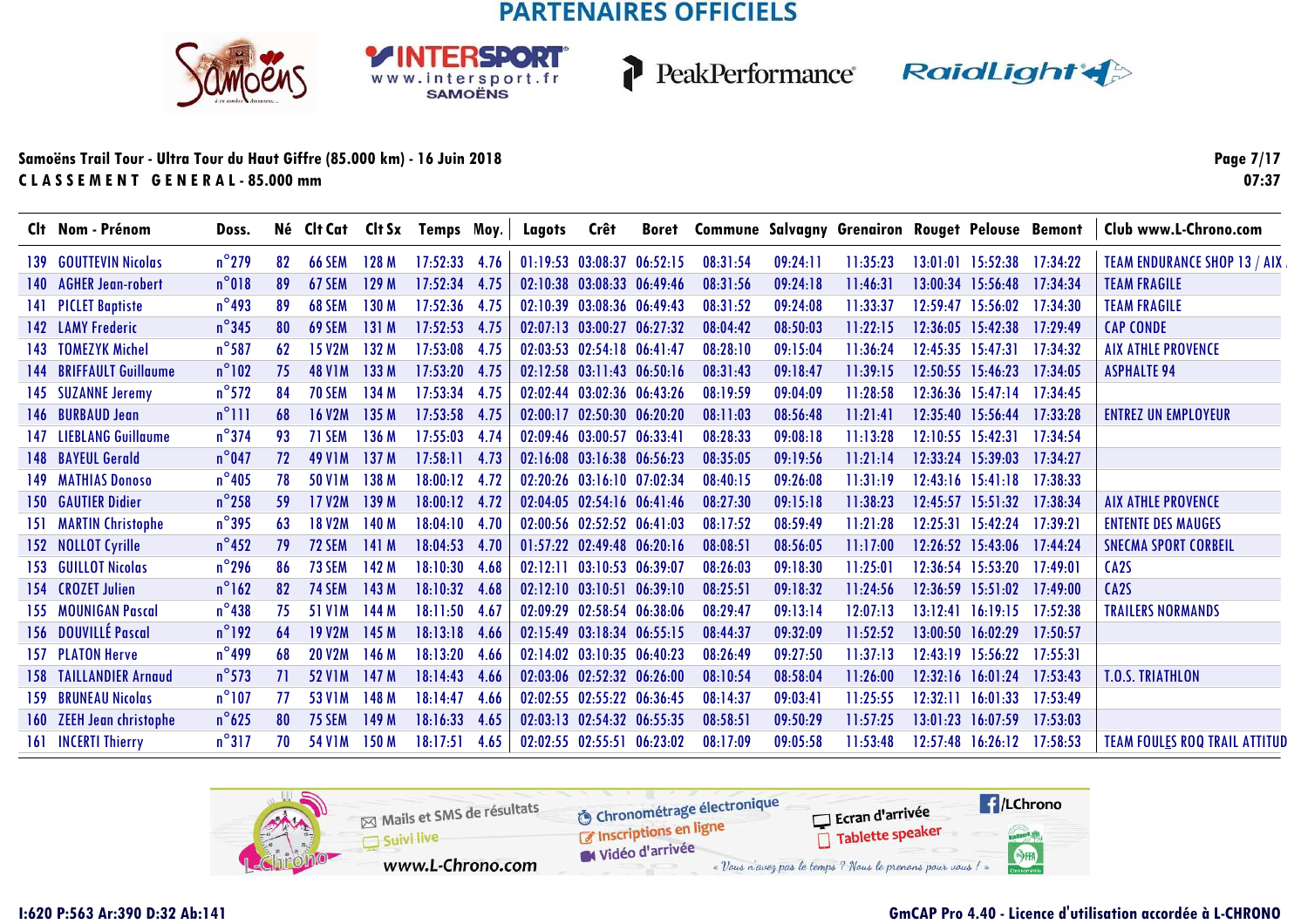**RSDORT** 

WWW.intersport.fr



PeakPerformance RaidLight

#### **Samoëns Trail Tour - Ultra Tour du Haut Giffre (85.000 km) - 16 Juin 2018C L A S S E M E N T G E N E R A L - 85.000 mm**

**Page 8/1707:37**

|      | Clt Nom - Prénom                                | Doss.           |    | Né Clt Cat          |                  | CIt Sx Temps Moy. |      | Lagots   | Crêt                             | Boret    |          |          | <b>Commune Salvagny Grenairon Rouget Pelouse Bemont</b> |                   |                       |          | Club www.L-Chrono.com              |
|------|-------------------------------------------------|-----------------|----|---------------------|------------------|-------------------|------|----------|----------------------------------|----------|----------|----------|---------------------------------------------------------|-------------------|-----------------------|----------|------------------------------------|
|      | 162 ROUSSEAU Sylvain                            | $n^{\circ}$ 538 | 81 | <b>76 SEM</b>       | 151M             | 18:17:53          | 4.65 |          | 01:58:51 02:43:48 05:53:01       |          | 07:29:17 | 08:24:14 | 11:12:37                                                |                   | $12:14:02$ 15:02:29   | 18:00:44 |                                    |
|      | 163 MAUSSION Jean paul                          | $n^{\circ}411$  | 57 | 2 V3M               | 152 M            | 18:18:28          | 4.64 |          | 02:10:27 03:06:43 06:46:03       |          | 08:36:37 | 09:22:53 | 11:38:31                                                | 12:44:39          | 16:07:32              | 17:57:20 | <b>CARQUEFOU AC</b>                |
| 164  | <b>SIGALAS Stephane</b>                         | $n^{\circ}$ 562 | 68 | <b>21 V2M</b>       | 153 M            | 18:18:28          | 4.64 |          | 02:08:37 03:06:40 06:46:05       |          | 08:36:39 | 09:22:48 | 11:38:26                                                |                   | $12:44:41$ $16:07:13$ | 17:57:19 | <b>CAC</b>                         |
|      | 165 JACOB Olivier                               | $n^{\circ}321$  | 82 | <b>77 SEM</b>       | 154 M            | 18:25:57          | 4.61 |          | 01:57:37 02:50:50 06:26:27       |          | 08:08:33 | 09:02:13 | 11:40:30                                                | 12:51:34          | 16:02:33              | 18:05:25 | <b>Non Licencié</b>                |
|      | 166 RONDOLE Joël                                | $n^{\circ}$ 533 | 64 | <b>22 V2M</b>       | 155 M            | $18:26:16$ 4.61   |      |          | 01:58:58 02:53:16 06:39:21       |          | 08:23:39 | 09:10:04 | 11:32:55                                                | 12:47:01 15:52:01 |                       | 18:02:37 |                                    |
| 167. | <b>CHAMBAT Julien</b>                           | $n^{\circ}$ 132 | 84 | <b>78 SEM</b>       | 156 M            | 18:27:24          | 4.61 |          | $02:12:55$ $03:11:41$            | 06:44:09 | 08:31:50 | 09:26:49 | 11:44:41                                                |                   | 13:00:41 16:08:25     | 18:07:11 |                                    |
| 168  | <b>MIGUEL Jean louis</b>                        | $n^{\circ}$ 424 | 69 | 55 V <sub>1</sub> M | 157 M            | 18:32:03          | 4.59 |          | $01:53:23$ $02:37:01$            | 06:16:23 | 08:07:47 | 08:56:25 | 11:18:12                                                |                   | 12:25:29 15:58:08     | 18:11:58 | <b>RORTHAIS SPORT ENDURANCE</b>    |
| 169. | <b>CUENAT Stephane</b>                          | $n^{\circ}$ 164 | 73 | <b>56 VIM</b>       | 158 M            | 18:32:23          | 4.58 |          | $02:10:14$ $03:02:49$ $06:41:53$ |          | 08:23:05 | 09:11:37 | 11:48:20                                                |                   | $13:00:43$ $16:18:23$ | 18:11:57 |                                    |
| 170  | <b>SCHMITT Vincent</b>                          | $n^{\circ}$ 554 | 67 | <b>23 V2M</b>       | 159 M            | 18:33:30 4.58     |      |          | 02:09:50 03:05:14 06:46:06       |          | 08:40:23 | 09:32:57 | 11:51:15                                                |                   | 13:08:08 16:19:07     | 18:11:33 |                                    |
|      | 171 PEREZ Ludovic                               | $n^{\circ}$ 479 | 83 | <b>79 SEM</b>       | 160 M            | 18:34:13          | 4.58 |          | 02:06:50 02:54:46 06:43:37       |          | 08:30:53 | 09:18:19 | 11:54:45                                                |                   | $13:03:23$ $16:18:36$ | 18:11:36 |                                    |
|      | 172 GILLET Jean-luc                             | $n^{\circ}$ 268 | 61 | <b>24 V2M</b>       | 161 M            | 18:34:15          | 4.58 |          | 02:00:06 02:52:39 06:30:16       |          | 08:19:56 | 09:10:13 | 11:38:20                                                |                   | $13:00:45$ $16:13:40$ | 18:11:56 | <b>RUN ET SENS</b>                 |
| 173  | <b>DELORME Dominique</b>                        | $n^{\circ}182$  | 67 | <b>25 V2M</b>       | 162M             | 18:34:31          | 4.58 |          | $02:12:08$ $03:08:42$ $06:47:19$ |          | 08:43:06 | 09:37:41 | 12:01:46                                                |                   | $13:13:39$ $16:19:01$ | 18:12:07 | <b>LES BRONZAMIS</b>               |
| 174  | <b>QUIQUEREL-BOUCAR Celine</b>                  | $n^{\circ}512$  | 72 | 6 V <sub>IF</sub>   | 12F              | 18:35:07          | 4.57 |          | 02:19:05 03:16:16 07:12:01       |          | 08:56:21 | 09:40:00 | 11:46:27                                                |                   | $12:57:02$ 16:07:58   | 18:11:32 | <b>JC EPERNAY</b>                  |
|      | 175 FERRARI Marie-laure                         | $n^{\circ}$ 222 | 70 | <b>7 VIF</b>        | 13F              | 18:35:07          | 4.57 |          | 02:00:28 02:52:47 06:29:49       |          | 08:15:22 | 09:02:00 | 11:22:48                                                | 12:35:38          | 16:05:21              | 18:10:23 | <b>ELAN VOGLANAIS</b>              |
| 176  | <b>HOFMANN Gerard</b>                           | $n^{\circ}308$  | 73 | 57 V1M              | 163 M            | 18:38:03          | 4.56 |          | 01:57:05 02:49:46 06:29:32       |          | 08:11:43 | 09:00:52 | 11:46:25                                                | 13:05:09          | 16:19:30              | 18:15:26 | <b>GECKOTANK</b>                   |
|      | 177 FRISA Paolo                                 | $n^{\circ}$ 242 | 75 | 58 V1M              | 164M             | 18:42:58          | 4.54 |          | 02:14:43 03:09:33 06:43:32       |          | 08:42:57 | 09:29:27 | 11:55:34                                                |                   | $13:06:16$ $16:13:52$ | 18:16:56 |                                    |
| 178. | <b>MOREAU BOULAY Aurelien</b>                   | $n^{\circ}$ 432 | 80 | 80 SEM              | 165 M            | 18:43:03          | 4.54 |          | 01:52:52 02:48:55 06:26:42       |          | 08:11:36 | 08:57:55 | 11:20:33                                                | 12:30:01          | 16:07:10              | 18:20:04 | <b>STMICROELECTRONICS</b>          |
| 179. | <b>NIHOUL Simon</b>                             | $n^{\circ}$ 449 | 87 | 81 SEM              | 166 M            | 18:44:34          | 4.54 |          | 02:04:42 02:56:58 06:49:48       |          | 08:32:31 | 09:16:03 | 11:55:30                                                |                   | $13:04:10$ $16:14:55$ | 18:20:18 | <b>AKKA BELGIUM</b>                |
| 180. | <b>SORUS Aurelien</b>                           | $n^{\circ}$ 567 | 83 | 82 SEM              | 167 M            | 18:44:41          | 4.53 | 02.09:17 | 03:00:19 06:55:34                |          | 08:45:30 | 09:40:48 | 11:56:17                                                | 13:07:36          | 16:18:15              | 18:20:19 | <b>LOIRE ENDURANCE ATHLETISME</b>  |
| 181. | <b>BUONUMANO Jean-christophn<sup>o</sup>110</b> |                 | 80 | 83 SEM              | 168 M            | 18:45:14          | 4.53 |          | 02:01:41 02:55:12 06:41:42       |          | 08:37:44 | 09:26:46 | 11:55:21                                                | 13:02:48          | 16:28:11              | 18:19:03 |                                    |
|      | 182 GASC Jean baptiste                          | $n^{\circ}251$  | 72 | 59 V <sub>1</sub> M | 169 M            | 18:46:07          | 4.53 |          | $02:11:05$ $03:06:02$ $06:43:03$ |          | 08:31:41 | 09:22:18 | 11:47:17                                                | 12:54:58          | 16:18:32              | 18:25:17 |                                    |
|      | <b>183 PICARD Laurent</b>                       | $n^{\circ}491$  | 71 | <b>60 V1M</b>       | 170 <sub>M</sub> | 18:49:24          | 4.52 |          | 02:08:42 03:06:38 06:46:04       |          | 08:36:34 | 09:22:59 | 11:55:02                                                | 13:05:17          | 16:35:46              | 18:29:57 |                                    |
|      | 184 ROUX Amandine                               | $n^{\circ}541$  | 85 | 7 SEF               | 14F              | 18:49:41          | 4.51 |          | 02:04:12 02:53:53 06:35:34       |          | 08:23:37 | 09:10:53 | 11:25:40                                                |                   | 12:40:43 16:26:05     | 18:26:13 | <b>TEAM RACE UGLOWSPORT FRANCE</b> |

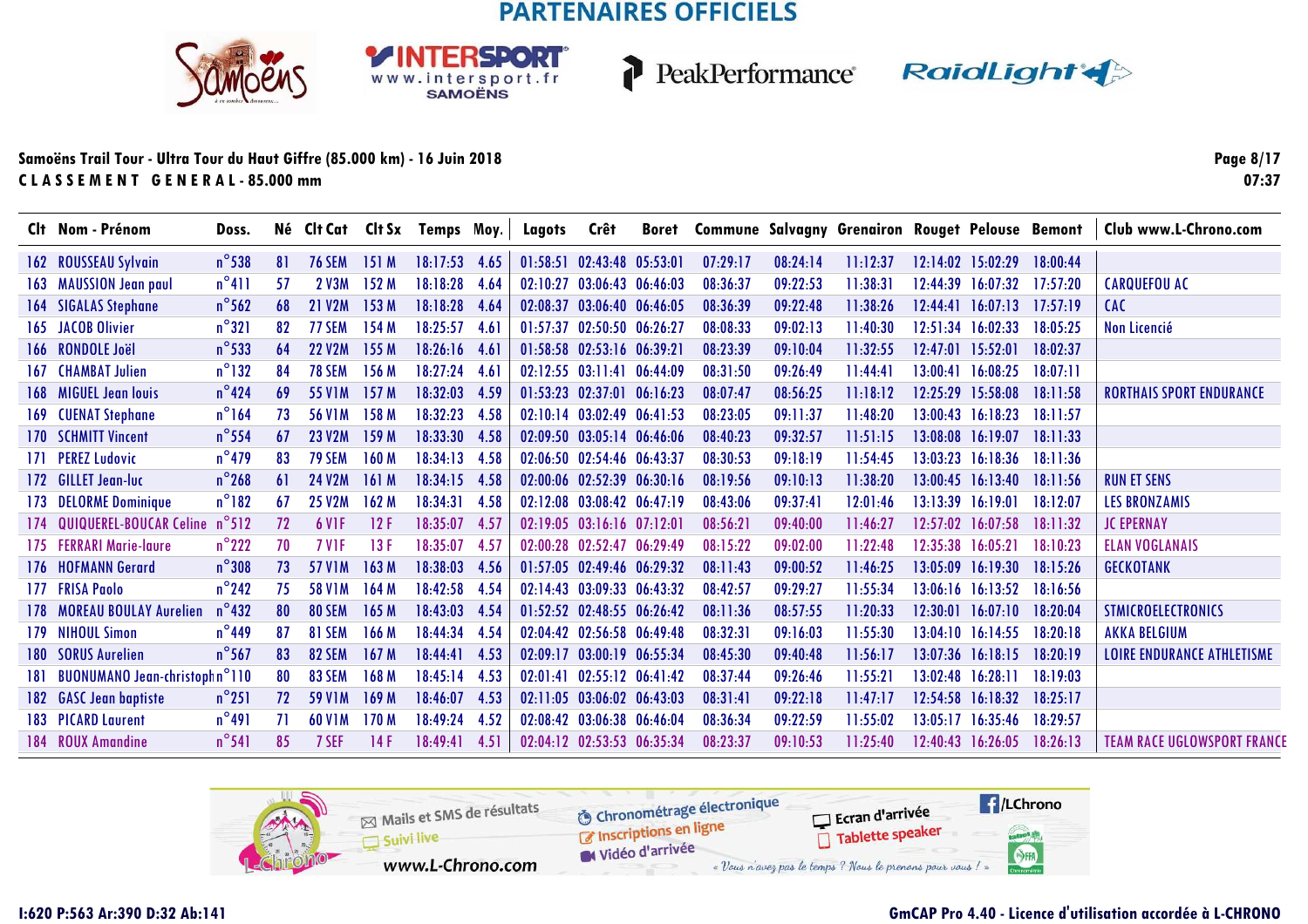**RSDORT** 

WWW.intersport.fr



PeakPerformance RaidLight

#### **Samoëns Trail Tour - Ultra Tour du Haut Giffre (85.000 km) - 16 Juin 2018C L A S S E M E N T G E N E R A L - 85.000 mm**

**Page 9/1707:37**

| Clt Nom - Prénom            | Doss.           |     |                     |                  | Né Clt Cat Clt Sx Temps Moy. |        | Lagots            | Crêt                       |          |          |          | Boret Commune Salvagny Grenairon Rouget Pelouse Bemont |          |                       |          | Club www.L-Chrono.com                |
|-----------------------------|-----------------|-----|---------------------|------------------|------------------------------|--------|-------------------|----------------------------|----------|----------|----------|--------------------------------------------------------|----------|-----------------------|----------|--------------------------------------|
| 185 FIOLLET Franck          | $n^{\circ}$ 228 | -69 | <b>61 V1M</b>       | 171 M            | 18:50:11                     | - 4.51 | 02:08:48 02:59:47 |                            | 06:40:24 | 08:30:44 | 09:22:06 | 11:58:47                                               | 13:12:39 | 16:23:33              | 18:26:15 |                                      |
| <b>186 QUANTIN Stephane</b> | $n^{\circ}510$  | 70  | <b>62 V1M</b>       | 172M             | 18:50:51                     | 4.51   | 02.02:57          | 02:55:47                   | 06:46:29 | 08:36:26 | 09:23:12 | 11:47:44                                               | 12:53:44 | 16:16:18              | 18:28:15 | <b>ROQ TRAIL ATTITUDE TEAM FOUL!</b> |
| <b>187 PERRIER Laurent</b>  | $n^{\circ}485$  | 72  | 63 V <sub>1</sub> M | 173M             | 18:53:35 4.50                |        |                   | 02:08:45 03:01:43          | 06:45:59 | 08:36:14 | 09:28:52 | 11:55:13                                               |          | $13:14:12$ $16:33:31$ | 18:28:28 |                                      |
| 188 JAILLET Anthony         | $n^{\circ}322$  | 81  | 84 SEM              | 174M             | 18:53:37 4.50                |        |                   | 01:53:35 02:41:06 06:45:54 |          | 08:36:15 | 09:28:59 | 11:55:15                                               |          | $13:14:15$ $16:33:33$ | 18:28:25 | <b>LA FOULEE COLIGNOISE</b>          |
| 189 DUHAMEL Maxime          | $n^{\circ}$ 199 | 88  | <b>85 SEM</b>       | 175 M            | 18:55:46 4.49                |        |                   | 02:07:27 03:00:43 06:49:04 |          | 08:43:08 | 09:32:21 | 12:04:39                                               |          | $13:14:17$ $16:29:19$ | 18:31:45 |                                      |
| 190 PIGNOT Gregory          | $n^{\circ}$ 494 | 88  | <b>86 SEM</b>       | 176M             | 18:58:27 4.48                |        |                   | 02:27:50 03:28:48 07:23:15 |          | 09:08:04 | 09:53:22 | 12:13:10                                               |          | $13:22:13$ $16:37:41$ | 18:33:47 |                                      |
| 191 HUIN Andre              | $n^{\circ}312$  | -67 | <b>26 V2M</b>       | 177M             | 18:58:48 4.48                |        |                   | 02:18:02 03:15:02 06:59:37 |          | 08:35:22 | 09:21:30 | 11:55:37                                               |          | 13:03:28 16:32:53     | 18:37:29 | <b>RC VANDOEUVRE</b>                 |
| <b>192 CHAUVIERE Xavier</b> | $n^{\circ}$ 144 | 76  | <b>64 VIM</b>       | 178 M            | $18:59:45$ 4.47              |        |                   | 02:00:00 02:54:03 06:43:25 |          | 08:28:14 | 09:18:21 | 11:51:12                                               |          | $13:10:47$ $16:33:36$ | 18:38:49 |                                      |
| <b>193 MURBACH Antoine</b>  | $n^{\circ}441$  | 89  | <b>87 SEM</b>       | 179M             | 18:59:46 4.47                |        |                   | 02:13:23 03:12:03 06:55:29 |          | 08:48:24 | 09:44:48 | 12:20:56                                               |          | 13:29:34 16:41:35     | 18:38:51 |                                      |
| 194 MASSON Eddy             | $n^{\circ}402$  | -64 | <b>27 V2M</b>       | 180 M            | 18:59:49 4.47                |        |                   | 02:12:14 03:11:54 06:59:36 |          | 08:49:04 | 09:35:39 | 12:01:08                                               |          | $13:10:12$ $16:32:36$ | 18:41:19 |                                      |
| 195 DAVID Yann              | $n^{\circ}$ 172 | 74  | <b>65 V1M</b>       | 181 M            | 19:00:52 4.47                |        |                   | 02:11:31 03:12:40 06:54:30 |          | 08:44:47 | 09:40:01 | 12:09:02                                               |          | 13:21:25 16:39:41     | 18:40:14 |                                      |
| <b>196 EVRARD Pierre</b>    | $n^{\circ}212$  | 91  | 88 SEM              | 182 M            | $19:01:33$ 4.47              |        |                   | 02:12:52 03:12:48 06:57:09 |          | 08:35:20 | 09:26:46 | 11:55:25                                               |          | 13:13:16 16:22:58     | 18:41:22 | <b>SARREGUEMINES TRIATHLON CLUB</b>  |
| <b>197 LAVESQUE Fabrice</b> | $n^{\circ}$ 348 | 73  | <b>66 V1M</b>       | 183 M            | 19:02:02                     | 4.47   |                   | 02:08:44 03:06:05 07:01:31 |          | 08:55:00 | 09:44:16 | 12:09:04                                               |          | $13:19:35$ $16:40:11$ | 18:40:15 | <b>AIX ATHLE</b>                     |
| 198 RUAU Eric               | $n^{\circ}$ 543 | 68  | 28 V <sub>2</sub> M | <b>184 M</b>     | $19:03:57$ 4.46              |        |                   | 01:59:43 02:53:08 06:39:58 |          | 08:28:00 | 09:22:33 | 11:44:24                                               |          | $13:07:39$ $16:36:16$ | 18:40:13 |                                      |
| 199 MALFATTI Alberic        | $n^{\circ}385$  | 71  | <b>67 V1M</b>       | 185 M            | 19:07:21                     | 4.45   |                   | 02:07:32 03:09:58 07:02:46 |          | 08:55:08 | 09:46:03 | 12:10:44                                               |          | $13:31:51$ $16:47:50$ | 18:41:57 | <b>OCC CABRIES</b>                   |
| <b>200 BERNARD Laurence</b> | $n^{\circ}061$  | 69  | <b>8 V1F</b>        | 15F              | 19:07:21                     | 4.45   |                   | 02:07:57 03:06:19 07:02:44 |          | 08:55:07 | 09:46:00 | 12:10:29                                               |          | 13:32:55 16:49:03     | 18:41:58 | <b>AIX ATHLE</b>                     |
| <b>201 PEUCHOT Bernard</b>  | $n^{\circ}$ 488 | 63  | <b>29 V2M</b>       | 186 M            | 19:09:21                     | 4.44   |                   | 02:08:16 03:05:17 07:07:08 |          | 08:59:26 | 09:51:40 | 12:10:35                                               | 13.26:57 | 16:36:23              | 18:46:22 | <b>AAA DU LYONNAIS</b>               |
| 202 MEYER Jean-paul         | $n^{\circ}416$  | 58  | 3 V3M               | 187 <sub>M</sub> | 19:09:42                     | 4.44   |                   | $01:59:54$ $02:52:10$      | 06:40:4  | 08:34:32 | 09:25:51 | 11:55:57                                               |          | 13:08:30 16:32:20     | 18:41:53 |                                      |
| 203 RIGUET Thierry          | $n^{\circ}$ 528 | -65 | 30 V2M              | 188 M            | 19:10:30                     | 4.43   | 01:58:41          | 02:47:18 06:53:49          |          | 08:46:13 | 09:37:09 | 11:53:32                                               |          | 13:04:26 16:30:38     | 18:41:39 | <b>TEAM TRAIL EXPLORER</b>           |
| 204 FOUQUERAY Pascal        | $n^{\circ}$ 237 | 67  | 31 V2M              | 189 M            | 19:10:59                     | 4.43   |                   | 02:04:22 02:58:43 06:46:32 |          | 08:31:39 | 09:23:58 | 11:38:15                                               | 13:12:37 | 16:16:48              | 18:49:18 | <b>CAP OUTDOOR</b>                   |
| 205 ROUSSEAU David logan    | $n^{\circ}$ 539 | 74  | <b>68 V1M</b>       | 190 M            | 19:10:59                     | 4.43   |                   | 01:59:50 02:48:13 06:19:14 |          | 08:16:19 | 09:00:56 | 11:38:00                                               | 13:07:24 | 16:16:39              | 18:49:21 | <b>CAP ENDURANCE</b>                 |
| 206 ROGES David             | $n^{\circ}531$  | 74  | <b>69 VIM</b>       | 191 M            | 19:10:59 4.43                |        | 02:00:31          | 02:55:36                   | 06:45:55 | 08:31:33 | 09:24:06 | 11:40:23                                               |          | $13:12:30$ $16:22:15$ |          | <b>CAP OUTDOOR</b>                   |
| 207 BERNARD Christophe      | $n^{\circ}$ 059 | 73  | <b>70 V1M</b>       | 192 M            | 19:13:53                     | 4.42   |                   | 02:12:16 03:12:26 07:07:26 |          | 08:51:56 | 09:43:49 | 12:11:09                                               |          | 13:30:18 16:35:48     | 18:47:45 |                                      |

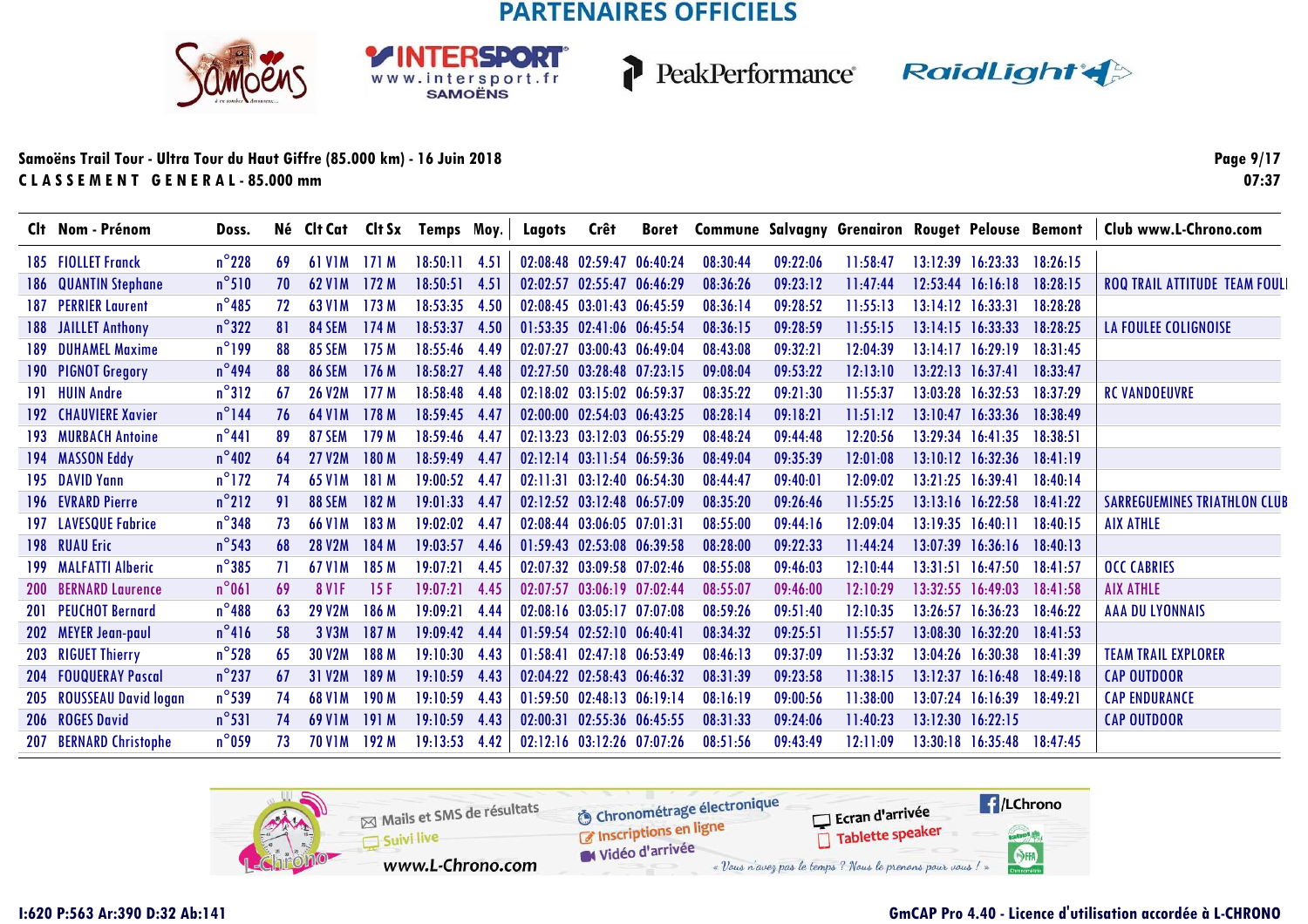SPORT

WWW.intersport.fr<br>SAMOËNS



PeakPerformance RaidLight

#### **Samoëns Trail Tour - Ultra Tour du Haut Giffre (85.000 km) - 16 Juin 2018C L A S S E M E N T G E N E R A L - 85.000 mm**

**Page 10/1707:37**

|            | Clt Nom - Prénom         | Doss.           |     |                     |       | Né Clt Cat Clt Sx Temps Moy. |      | Lagots | Crêt                             |          | Boret Commune Salvagny Grenairon Rouget Pelouse Bemont |          |          |          |                            |          | Club www.L-Chrono.com         |
|------------|--------------------------|-----------------|-----|---------------------|-------|------------------------------|------|--------|----------------------------------|----------|--------------------------------------------------------|----------|----------|----------|----------------------------|----------|-------------------------------|
|            | 208 SILLE Gilles         | $n^{\circ}$ 563 | 63  | <b>32 V2M</b>       | 193M  | $19:17:22$ 4.41              |      |        | 02:04:40 02:54:52 06:45:57       |          | 08:33:09                                               | 09:27:24 | 11:55:27 |          | 13:06:48 16:39:27          | 18:50:09 |                               |
|            | <b>209 DURAND Pierre</b> | $n^{\circ}$ 206 | 96  | 1 ESM               | 194 M | 19:17:54 4.40                |      |        | $02:10:00$ $03:03:49$ $06:55:41$ |          | 08:44:44                                               | 09:46:18 | 12:40:54 |          | $13:54:31$ $17:05:11$      | 18:57:10 | <b>FAUCIGNY ATHLETIC CLUB</b> |
| 210        | <b>SIMON Delphine</b>    | $n^{\circ}$ 564 | 81  | 8 SEF               | 16F   | 19:17:54 4.40                |      |        | 02:14:25 03:15:07 07:06:34       |          | 08:55:53                                               | 09:46:26 | 12:20:59 |          | 13:43:40 17:05:21          | 18:57:15 | <b>TRAILERS DES ARAVIS</b>    |
| 211        | <b>BOURDY Veronique</b>  | $n^{\circ}085$  | 68  | 1 V <sub>2</sub> F  | 17F   | 19:20:33                     | 4.39 |        | 02:07:23 03:00:48 06:46:07       |          | 08:42:56                                               | 09:30:13 | 12:05:36 |          | $13:24:22$ $16:42:22$      | 18:55:37 | <b>ENTENTE DES MAUGES</b>     |
|            | 212 VASSOR Guy           | $n^{\circ}$ 605 | 65  | 33 V2M              | 195 M | 19:20:34                     | 4.39 |        | 02:05:44 02:59:32 06:56:38       |          | 08:49:50                                               | 09:41:08 | 12:05:42 |          | 13:24:25 16:44:29          | 18:55:38 |                               |
|            | 213 MIGUEL Françoise     | $n^{\circ}$ 423 | 70  | 9 V <sub>1</sub> F  | 18F   | 19:20:35                     | 4.39 |        | $02:07:02$ $03:00:46$ $06:46:08$ |          | 08:42:54                                               | 09:30:13 | 12:05:44 |          | $13:24:23$ $16:42:17$      | 18:55:37 | <b>ENTENTE DES MAUGES</b>     |
|            | 214 OLLIVIER Thomas      | $n^{\circ}$ 463 | 79  | 89 SEM              | 196 M | 19:23:50                     | 4.38 |        | $01:59:49$ $02:45:53$ $06:22:16$ |          | 08:09:59                                               | 08:58:02 | 11:21:49 |          | 12:34:15 15:59:44 18:47:33 |          |                               |
|            | 215 MEYER Gilles         | $n^{\circ}415$  | 67  | 34 V <sub>2</sub> M | 197M  | 19:25:40                     | 4.38 |        | $02:14:01$ $03:12:20$ $07:11:52$ |          | 08:57:47                                               | 09:48:49 | 12:21:04 |          | 13:41:34 16:50:16 19:02:23 |          | <b>A.S.L LA ROBERTSAU</b>     |
|            | 216 CSIK Nicolas         | $n^{\circ}$ 163 | 78  | <b>71 V1M</b>       | 198 M | 19:30:13                     | 4.36 |        | 01:57:45 02:49:43 06:20:07       |          | 08:11:41                                               | 08:58:25 | 12:02:47 |          | 13:23:53 17:02:04          | 19:11:05 | <b>AIRLAB</b>                 |
|            | 217 IVANOFF David        | $n^{\circ}319$  | 69  | <b>72 VIM</b>       | 199 M | 19:30:13                     | 4.36 |        | $02:01:39$ $02:49:14$ $06:20:03$ |          | 08:18:56                                               | 09:08:06 | 11:46:59 |          | $13:05:04$ $16:47:14$      | 19:04:05 | <b>TEAM DU GRAND ARC</b>      |
|            | 218 KRAUCH Bruno         | $n^{\circ}$ 338 | 79  | <b>90 SEM</b>       | 200 M | 19:30:57                     | 4.36 |        | 02:06:26 02:52:54 06:25:37       |          | 08:01:00                                               | 08:50:23 | 11:37:08 |          | 12:51:28 16:16:36 19:11:06 |          | RUNNING CONCEPT               |
|            | 219 FERLIN Laurent       | $n^{\circ}$ 219 | 69  | <b>73 V1M</b>       | 201 M | 19:31:24                     | 4.35 |        | 02:24:03 03:27:21 07:22:26       |          | 09:23:41                                               | 10:12:50 | 12:44:54 |          | 13:58:04 17:15:49          | 19:11:10 |                               |
|            | 220 VANSANTVOET Stephane | $n^{\circ}603$  | 76  | <b>74 V1M</b>       | 202 M | 19:33:25                     | 4.35 |        | 02:16:13 03:14:08 07:02:50       |          | 08:48:03                                               | 09:39:08 | 11:55:32 |          | 13:18:33 16:24:22 18:58:50 |          |                               |
| 221        | <b>BENTO Francisco</b>   | $n^{\circ}$ 056 | -71 | <b>75 V1M</b>       | 203 M | 19:33:44                     | 4.35 |        | 01:56:38 02:45:38 06:28:03       |          | 08:19:52                                               | 09:22:41 | 11:50:11 |          | 13:15:28 16:35:44          | 18:58:54 | <b>TEAM KALENJI</b>           |
| 222        | <b>MOUCHART Aurelien</b> | $n^{\circ}$ 436 | 89  | <b>91 SEM</b>       | 204 M | 19:33:58                     | 4.34 |        | $02:16:19$ $03:09:55$ $06:55:14$ |          | 09:03:09                                               | 09:50:28 | 12:27:37 |          | $13:41:32$ $17:28:45$      | 19:12:57 | <b>JA FRETIN</b>              |
| 223        | <b>DUCHENE Marc</b>      | $n^{\circ}$ 197 | 76  | <b>76 V1M</b>       | 205 M | 19:35:42                     | 4.34 |        | $02:13:02$ $03:13:08$ $07:00:14$ |          | 08:55:18                                               | 09:46:49 | 12:12:57 | 13:50:27 | 17:06:11                   | 19:16:29 |                               |
| 224        | <b>SAINJON Romain</b>    | $n^{\circ}$ 545 | 83  | 92 SEM              | 206 M | 19:37:27                     | 4.33 |        | $01:45:41$ $02:32:21$            | 05:59:21 | 07:44:59                                               | 08:40:35 | 11:27:00 | 12:51:01 | 16:55:26                   | 19:14:31 |                               |
|            | 225 WEBER Jean           | $n^{\circ}619$  | 66  | 35 V2M              | 207 M | 19:38:14                     | 4.33 |        | 02:02:47 02:55:45 06:43:41       |          | 08:41:37                                               | 09:37:14 | 12:29:10 | 13:53:31 | 17:22:45                   | 19:18:07 |                               |
| <b>226</b> | <b>GABORIEAU Steven</b>  | $n^{\circ}$ 243 | 87  | 93 SEM              | 208 M | 19:38:16                     | 4.33 |        | 02:12:24 03:13:02 06:57:23       |          | 08:44:40                                               | 09:37:19 | 12:21:27 | 13:36:04 | 17:10:46                   | 19:18:08 |                               |
| 227        | <b>DURAND Nicolas</b>    | $n^{\circ}$ 205 | 71  | <b>77 V1M</b>       | 209 M | 19:38:37                     | 4.33 |        | 02:07:59 03:01:48 06:57:07       |          | 08:54:52                                               | 09:48:29 | 12:20:50 |          | 13:43:54 17:07:44          | 19:14:31 |                               |
|            | 228 BEAUPERIN Loïc       | $n^{\circ}$ 051 | 87  | <b>94 SEM</b>       | 210 M | 19:39:07                     | 4.33 |        | 01:52:30 02:48:54 06:23:36       |          | 08:11:45                                               | 09:05:01 | 11:40:35 | 13:03:47 | 17:05:04                   | 19:09:05 |                               |
|            | 229 FAVREAU Antoine      | $n^{\circ}$ 215 | 91  | <b>95 SEM</b>       | 211 M | 19:39:37                     | 4.32 |        | 02:13:19 03:11:00 06:46:15       |          | 08:34:50                                               | 09:25:38 | 12:14:05 | 13:35:34 | 17:20:01                   | 19:18:04 |                               |
|            | 230 BETHOULE Tom         | $n^{\circ}$ 067 | 90  | <b>96 SEM</b>       | 212 M | 19:41:43                     | 4.32 |        | 02:17:30 03:17:42 07:01:37       |          | 08:49:48                                               | 09:47:38 | 12:14:01 |          | $13:39:15$ $17:04:51$      | 19:19:25 |                               |

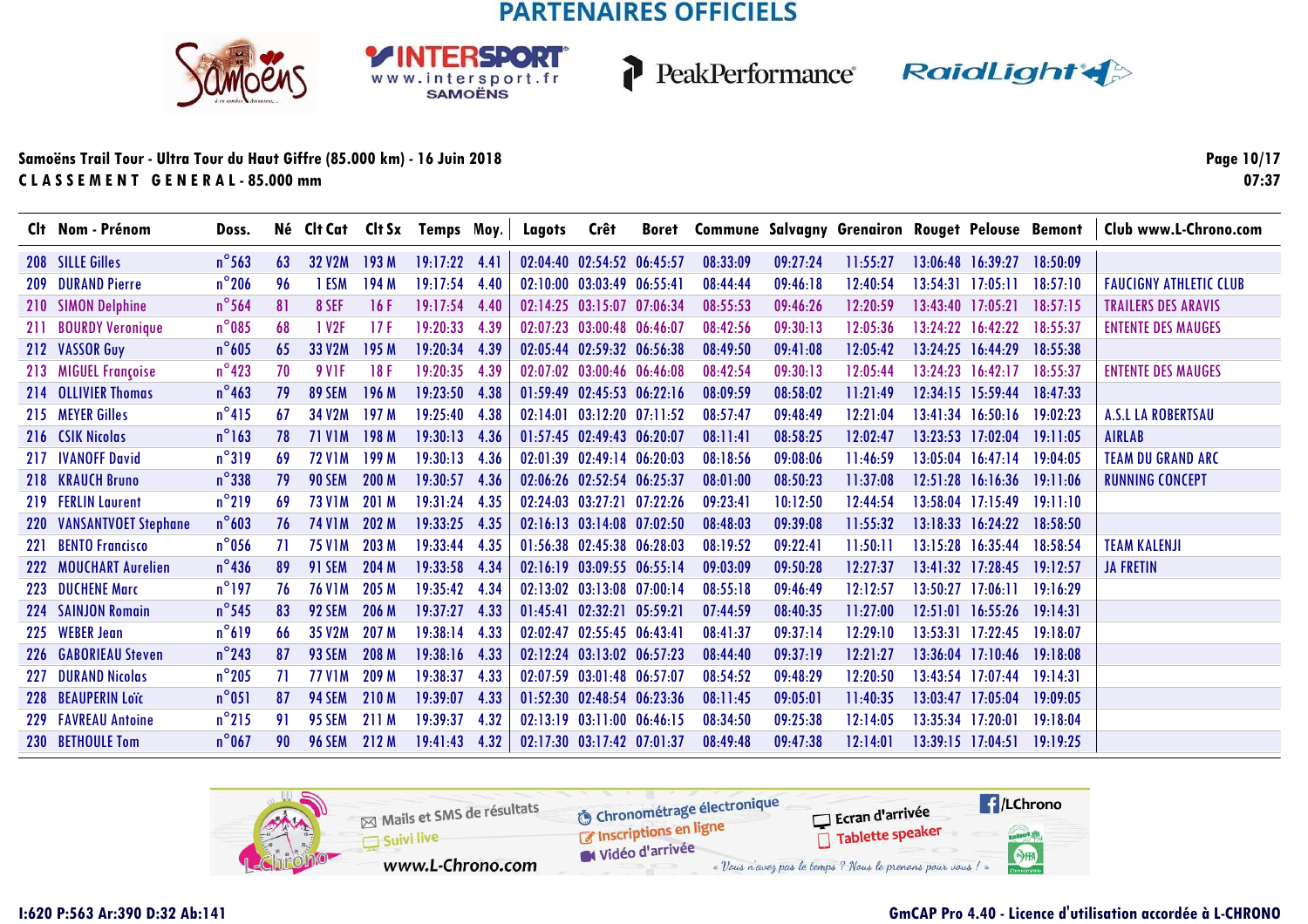SPORT

WWW.intersport.fr<br>SAMOËNS



PeakPerformance RaidLight

#### **Samoëns Trail Tour - Ultra Tour du Haut Giffre (85.000 km) - 16 Juin 2018C L A S S E M E N T G E N E R A L - 85.000 mm**

**Page 11/1707:37**

|     | Clt Nom - Prénom           | Doss.           |     |                     |       | Né Clt Cat Clt Sx Temps Moy. |      | Lagots   | Crêt                             |          |          |          | Boret Commune Salvagny Grenairon Rouget Pelouse Bemont |          |                            |          | Club www.L-Chrono.com            |
|-----|----------------------------|-----------------|-----|---------------------|-------|------------------------------|------|----------|----------------------------------|----------|----------|----------|--------------------------------------------------------|----------|----------------------------|----------|----------------------------------|
|     | 231 ISABE Romain           | $n^{\circ}318$  | 83  | <b>97 SEM</b>       | 213M  | $19:41:55$ 4.32              |      |          | 01:54:42 02:45:40 06:20:31       |          | 08:12:13 | 09:06:28 | 11:47:01                                               |          | 12:54:59 16:53:27          | 19:16:45 | <b>AIX ATHLE PROVENCE</b>        |
|     | 232 BOIREL Bruno           | $n^{\circ}$ 077 | 63  | 36 V2M              | 214 M | $19:41:56$ 4.31              |      |          | 02:11:07 03:06:04 06:58:46       |          | 08:45:28 | 09:39:36 | 11:54:41                                               |          | 13:10:33 16:54:08          | 19:16:46 |                                  |
|     | 233 BURTON Paul            | $n^{\circ}112$  | 73  | <b>78 V1M</b>       | 215M  | 19:42:02 4.31                |      |          | 02:09:35 03:02:59 06:54:02       |          | 08:46:02 | 09:40:03 | 12:11:53                                               |          | $13:17:35$ $16:57:40$      | 19:17:07 |                                  |
|     | 234 THEBAULT Gwengelle     | $n^{\circ}581$  | 82  | 9 SEF               | 19F   | $19:42:13$ 4.31              |      |          | 02:24:24 03:19:10 07:24:07       |          | 09:08:13 | 09:53:13 | 12:32:49                                               |          | $13:35:45$ $17:03:00$      | 19:17:04 | COURIR CESSON VERT SAINT- DENI   |
|     | 235 FEUNTEUN Jean-luc      | $n^{\circ}$ 226 | 64  | 37 V <sub>2</sub> M | 216 M | 19:44:06                     | 4.31 |          | $02:05:49$ $03:00:25$ $06:58:13$ |          | 08:54:31 | 09:46:02 | 12:28:56                                               |          | $13:52:02$ $17:10:36$      | 19:18:40 | F2V                              |
|     | 236 LEBLANC Michel         | $n^{\circ}353$  | 80  | 98 SEM              | 217 M | 19:47:23                     | 4.30 |          | 02:33:39 03:36:38 07:32:39       |          | 09:28:45 | 10:23:11 | 12:41:10                                               |          | $14:07:24$ 17:10:39        | 19:25:41 | <b>GRIMTEAM 18</b>               |
| 237 | <b>VOSGIEN Pierre</b>      | $n^{\circ}615$  | 91  | 99 SEM              | 218 M | 19:48:02                     | 4.29 |          | 02:34:01 03:36:34 07:38:51       |          | 09:28:47 | 10:23:12 | 12:41:05                                               |          | $14:07:21$ $17:10:42$      | 19:25:42 |                                  |
|     | 238 DELON Thomas           | $n^{\circ}181$  | 91  | <b>100 SEM</b>      | 219 M | 19:48:37                     | 4.29 |          | 02:13:22 03:07:00 06:55:31       |          | 08:51:52 | 09:55:37 | 12:23:02                                               |          | $13:46:37$ $17:00:42$      | 19:19:23 |                                  |
|     | 239 FRERET Jean-louis      | $n^{\circ}241$  | 68  | <b>38 V2M</b>       | 220 M | 19:49:55                     | 4.29 |          | 01:57:49 02:45:45 06:33:48       |          | 08:30:57 | 09:21:52 | 12:10:40                                               |          | $13:29:37$ $17:04:06$      | 19:21:53 | <b>AS ORANGE CESSON</b>          |
|     | 240 LEGRAND Bruno          | $n^{\circ}365$  | 62  | 39 V <sub>2</sub> M | 221 M | 19:49:56 4.29                |      |          | 02:10:25 03:07:23 06:57:46       |          | 08:44:30 | 09:38:32 | 12:10:38                                               |          | $13:29:52$ 17:04:02        | 19:21:54 | <b>AS ORANGE CESSON</b>          |
| 241 | <b>GUILLAUD Christophe</b> | $n^{\circ}$ 295 | 79  | <b>101 SEM</b>      | 222 M | 19:50:04                     | 4.29 |          | $02:13:50$ $03:11:14$ $06:57:54$ |          | 08:51:07 | 09:48:50 | 12:11:47                                               |          | 13:43:46 17:06:56 19:23:44 |          |                                  |
|     | 242 GRASSET Dominique      | $n^{\circ}282$  | 61  | <b>40 V2M</b>       | 223 M | 19:52:02                     | 4.28 |          | 02:01:02 02:52:56 06:46:09       |          | 08:40:07 | 09:41:10 | 12:15:45                                               |          | $13:44:06$ $16:54:31$      | 19:26:45 | <b>ENTENTE DES MAUGES</b>        |
|     | 243 GEFFRAYE Frederic      | $n^{\circ}261$  | -69 | <b>79 V1M</b>       | 224 M | 19:52:35                     | 4.28 |          | 02:15:59 03:14:17 06:54:29       |          | 08:43:03 | 09:33:46 | 11:46:19                                               |          | 13:09:44 16:35:41          | 19:22:18 | <b>BOURG EN BRESSE TRIATHLON</b> |
|     | <b>244 GEFFRAYE Yves</b>   | $n^{\circ}262$  | 67  | 41 V <sub>2</sub> M | 225M  | 19:52:35                     | 4.28 |          | 02:13:08 03:08:00 06:38:34       |          | 08:20:09 | 09:08:04 | 11:43:14                                               |          | $13.00.58$ 16.35.37        | 19.22.43 |                                  |
|     | 245 GEFFRAYE Romain        | $n^{\circ}$ 263 | 93  | <b>102 SEM</b>      | 226 M | 19:52:37                     | 4.28 |          | 02:05:34 03:00:30 06:35:25       |          | 08:21:15 | 09:05:03 | 11:46:17                                               |          | $12:57:17$ $16:35:35$      | 19:22:34 |                                  |
|     | 246 SUBILEAU Oisin         | $n^{\circ}$ 568 | 89  | <b>103 SEM</b>      | 227 M | 19:52:57                     | 4.28 |          | $02:13:52$ $03:12:32$ $06:46:37$ |          | 08:31:46 | 09:19:09 | 11:43:17                                               | 13:00:48 | 16:35:39                   | 19:22:24 |                                  |
|     | 247 NEAU Jean-herve        | $n^{\circ}$ 443 | 74  | <b>80 V1M</b>       | 228 M | 19:54:10                     | 4.27 |          | 02:01:59 02:58:56 06:44:38       |          | 08:40:25 | 09:35:44 | 12:09:06                                               |          | $13:33:03$ $17:18:36$      | 19:29:02 | <b>RAID UP</b>                   |
|     | 248 BODILSEN Leif          | $n^{\circ}$ 075 | 64  | <b>42 V2M</b>       | 229 M | 19:54:55                     | 4.27 |          | 02:28:48 03:25:30 07:22:03       |          | 09:05:05 | 09:52:03 | 12:25:27                                               |          | 13:53:38 17:09:10          | 19:24:11 |                                  |
|     | 249 JEANTOT Antoine        | $n^{\circ}$ 326 | 89  | <b>104 SEM</b>      | 230 M | 20:00:36                     | 4.25 |          | 02:10:12 03:05:50 07:47:54       |          | 09:27:35 | 10:14:58 | 12:19:11                                               |          | 13:27:15 16:53:57          | 19:31:23 | <b>RUNCOLLECT</b>                |
|     | 250 TRAON Steeve           | $n^{\circ}$ 592 | 72  | <b>81 V1M</b>       | 231 M | 20:03:33                     | 4.24 |          | 01:59:37 02:56:15 06:46:42       |          | 08:40:21 | 09:26:41 | 12:03:30                                               |          | 13:25:58 17:05:27          | 19:38:50 |                                  |
|     | 251 PINGRET Nathalie       | $n^{\circ}$ 496 | 66  | 2 V <sub>2</sub> F  | 20F   | 20:03:34                     | 4.24 | 02:11:51 | 03:09:29 07:15:51                |          | 09:16:48 | 10:08:00 | 12:39:39                                               | 13:57:58 | 17:24:20                   | 19:38:52 | <b>FFA</b>                       |
|     | 252 DELELIS Ludo           | $n^{\circ}180$  | 73  | <b>82 V1M</b>       | 232 M | 20:05:19                     | 4.23 | 02:12:01 | 03:07:37                         | 06:59:00 | 08:51:14 | 09:51:57 | 12:24:03                                               |          | 13:55:18 17:09:58          | 19:30:54 | <b>LUDO DELELIS</b>              |
|     | 253 DOUCET Bruno           | $n^{\circ}190$  | 73  | <b>83 V1M</b>       | 233 M | 20:05:21                     | 4.23 |          | 02:11:04 03:11:48 07:02:46       |          | 08:49:32 | 09:40:39 | 12:01:02                                               |          | 13:20:35 16:55:23          | 19:35:51 | <b>CARQUEFOU AC</b>              |

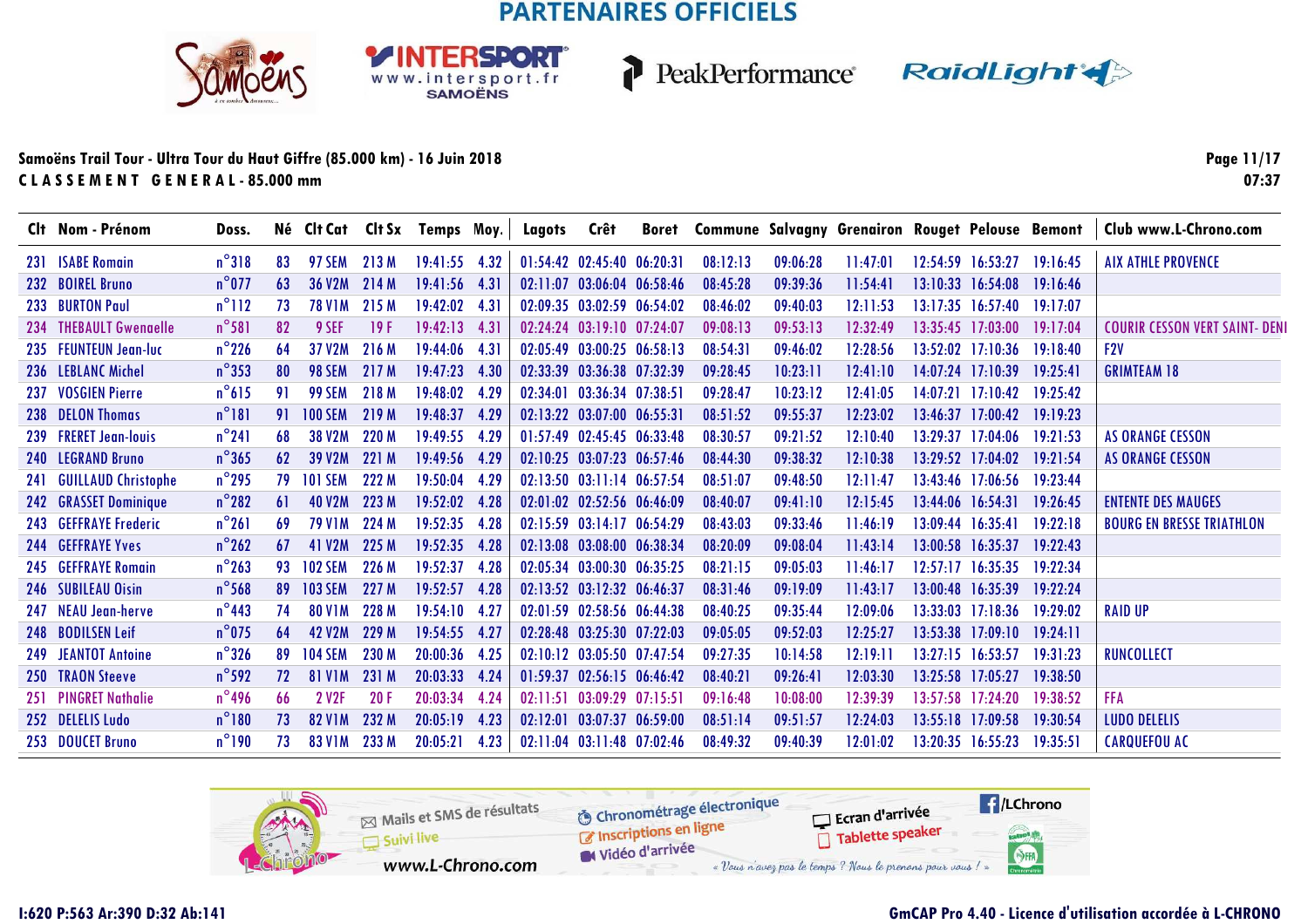**RSDORT** 

WWW.intersport.fr<br>SAMOËNS



P

PeakPerformance RaidLight

#### **Samoëns Trail Tour - Ultra Tour du Haut Giffre (85.000 km) - 16 Juin 2018C L A S S E M E N T G E N E R A L - 85.000 mm**

**Page 12/1707:37**

|     | Clt Nom - Prénom           | Doss.           |    |                     |       | Né Clt Cat Clt Sx Temps Moy. |      | Lagots | Crêt                             |          |          | Boret Commune Salvagny Grenairon Rouget Pelouse Bemont |          |                       |          | Club www.L-Chrono.com             |
|-----|----------------------------|-----------------|----|---------------------|-------|------------------------------|------|--------|----------------------------------|----------|----------|--------------------------------------------------------|----------|-----------------------|----------|-----------------------------------|
|     | 254 ENRICO Romano          | $n^{\circ}$ 209 | 75 | 84 V 1 M            | 234 M | 20:05:49                     | 4.23 |        | 02:17:38 03:17:21 07:02:32       | 09:04:13 | 10:00:19 | 12:29:12                                               |          | $13:48:12$ $17:21:09$ | 19:37:04 |                                   |
|     | 255 CHASTAGNER David       | $n^{\circ}$ 139 | 75 | 85 V <sub>1</sub> M | 235 M | 20:06:57                     | 4.23 |        | 01:59:00 02:48:21 06:48:23       | 08:41:53 | 09:46:25 | 11:55:43                                               |          | $13:30:25$ $16:53:50$ | 19:36:52 | <b>TEAM TRAIL EXPLORER</b>        |
|     | 256 MALJOURNAL Patrice     | $n^{\circ}$ 386 | 76 | <b>86 V1M</b>       | 236 M | 20:08:13                     | 4.22 |        | 02:24:28 03:34:57 07:24:21       | 09:31:49 | 10:26:12 | 12:47:26                                               |          | $14:11:16$ $17:21:20$ | 19:39:32 |                                   |
| 257 | <b>MANGARD Nicolas</b>     | $n^{\circ}389$  | 82 | <b>105 SEM</b>      | 237 M | 20:09:56                     | 4.22 |        | 02:10:33 03:06:30 06:52:06       | 08:41:05 | 09:34:06 | 12:22:35                                               |          | $13.46.14$ $17.10.02$ | 19:40:15 |                                   |
|     | 258 MARTIN Mickaël         | $n^{\circ}$ 396 | 88 | <b>106 SEM</b>      | 238 M | 20:10:44                     | 4.21 |        | 02:04:27 02:58:40 06:55:42       | 08:51:04 | 09:46:36 | 12:25:01                                               |          | $13:43:13$ $17:14:58$ | 19:40:30 | <b>UACA / T3 TEAM</b>             |
|     | 259 LEFORESTIER Nicolas    | $n^{\circ}358$  | 74 | 87 V1 M             | 239 M | 20:11:45                     | 4.21 |        | $01:52:05$ $02:37:11$ $06:07:10$ | 07:48:11 | 08:44:56 | 11:20:41                                               |          | $12:40:01$ $16:31:55$ | 19:32:30 |                                   |
|     | 260 MOSSET Jeremie         | $n^{\circ}$ 434 | 75 | <b>88 V1M</b>       | 240 M | 20:15:18                     | 4.20 |        | 01:57:51 02:48:19 06:37:29       | 08:25:43 | 09:18:44 | 11:39:59                                               |          | 13:02:05 16:55:20     | 19:38:00 |                                   |
|     | 261 ROTA Pascal            | $n^{\circ}$ 535 | 63 | 43 V <sub>2</sub> M | 241 M | $20:16:14$ 4.19              |      |        | $01:57:21$ $02:49:23$ $06:46:56$ | 08:40:13 | 09:30:41 | 12:02:12                                               |          | $13:30:10$ $17:15:09$ | 19:40:42 |                                   |
| 262 | <b>HUMBERT Michael</b>     | $n^{\circ}313$  | 79 | <b>107 SEM</b>      | 242 M | 20:19:41                     | 4.18 |        | 02:14:45 03:08:59 06:46:00       | 08:59:29 | 09:51:53 | 12:37:29                                               |          | $14:00:18$ 17:33:49   | 19:48:44 |                                   |
|     | 263 SAINT JOLY Chloe       | $n^{\circ}$ 546 | 88 | <b>10 SEF</b>       | 21F   | 20:20:04                     | 4.18 |        | 02:14:38 03:15:08 07:01:35       | 08:54:49 | 10:03:28 | 12:28:09                                               |          | $14:12:35$ $17:18:52$ | 19:43:07 | <b>CAF DE GAP</b>                 |
|     | <b>264 GASCHOT Olivier</b> | $n^{\circ}$ 252 | 72 | <b>89 V1M</b>       | 243 M | 20:20:10                     | 4.18 |        | $02:09:10$ $03:04:51$ $06:57:56$ | 08:51:58 | 09:43:52 | 12:26:19                                               |          | $13:47:18$ $17:29:49$ | 19:55:01 |                                   |
|     | 265 MILLS Rob              | $n^{\circ}$ 426 | 84 | <b>108 SEM</b>      | 244 M | 20:21:55                     | 4.17 |        | 02:13:04 03:08:52 06:42:08       | 08:29:37 | 09:11:40 | 12:25:03                                               |          | 13:32:12 17:08:49     | 19:55:06 |                                   |
|     | 266 SHERLEY-DALE Zen       | $n^{\circ}$ 558 | 84 | <b>109 SEM</b>      | 245 M | 20:21:55                     | 4.17 |        | 02:13:06 03:08:27 06:39:35       | 08:33:53 | 09:13:43 | 12:25:14                                               | 13:22:41 | 17:07:09              | 19:48:09 |                                   |
|     | 267 SHORT Jon              | $n^{\circ}$ 559 | 81 | <b>110 SEM</b>      | 246 M | 20:21:57                     | 4.17 |        | 02:12:26 03:08:29 06:57:55       | 09:00:44 | 09:53:33 | 12:25:19                                               |          | $13:35:43$ $17:08:51$ | 19:55:07 |                                   |
|     | 268 LE FLEM Ludovic        | $n^{\circ}$ 349 | 71 | <b>90 V1M</b>       | 247 M | 20:23:23                     | 4.17 |        | 02:07:42 03:04:16 06:37:55       | 08:30:15 | 09:26:01 | 12:08:14                                               |          | $13:59:15$ 17:36:44   | 20:03:25 |                                   |
| 269 | <b>JUGAN David</b>         | $n^{\circ}$ 334 | 79 | <b>TITI SEM</b>     | 248 M | 20:23:26                     | 4.17 |        | $02:11:01$ $03:14:20$ $07:19:32$ | 09:12:42 | 10:05:34 | 12:33:20                                               |          | 13:55:49 17:22:34     | 19:57:15 | USB                               |
|     | 270 BRASSIER Julien        | $n^{\circ}$ 096 | 80 | <b>112 SEM</b>      | 249 M | 20:23:39                     | 4.17 |        | 01:58:25 02:52:04 06:37:21       | 08:30:27 | 09:23:38 | 12:03:40                                               | 13:22:09 | 17:36:32              | 19:55:00 | <b>LZ CAP NATURE</b>              |
|     | 271 PONCELET Stephanie     | $n^{\circ}$ 504 | 76 | <b>10 V1F</b>       | 22F   | 20:24:33                     | 4.16 |        | 02:28:19 03:34:07 07:29:37       | 09:24:35 | 10:21:21 | 12:57:36                                               | 14:18:05 | 17:42:10              | 19:55:01 |                                   |
|     | 272 LAGREE Frederick       | $n^{\circ}$ 343 | 71 | <b>91 V1M</b>       | 250 M | 20:28:58                     | 4.15 |        | $02:13:48$ $03:14:06$ $07:28:01$ | 09:21:06 | 10:16:50 | 12:49:12                                               | 14:23:29 | 17:51:07              | 20:06:49 |                                   |
|     | 273 VAISSIERE Thibaut      | $n^{\circ}$ 596 | 86 | 113 SEM             | 251 M | 20:30:57                     | 4.14 |        | $02.10.49$ $03.08.40$ $06.49.47$ | 08:40:05 | 09:42:00 | 12:24:52                                               |          | $13:53:10$ $17:35:03$ | 20:05:56 |                                   |
|     | 274 ACHARD Antoine         | $n^{\circ}017$  | 81 | <b>114 SEM</b>      | 252 M | 20:34:08                     | 4.13 |        | 02:22:37 03:21:14 07:27:27       | 09:35:41 | 10:40:17 | 13:10:50                                               | 14:33:02 | 17:45:44              | 20:09:00 |                                   |
|     | 275 BRUN David             | $n^{\circ}106$  | 73 | <b>92 VIM</b>       | 253 M | 20:34:31                     | 4.13 |        | 02:26:38 03:25:42 07:26:36       | 09:35:11 | 10:22:33 | 13:08:22                                               | 14:22:41 | 18:05:22              | 20:11:56 |                                   |
|     | 276 EISPESSE Christophe    | $n^{\circ}$ 208 | 70 | <b>93 VIM</b>       | 254 M | 20:34:33                     | 4.13 |        | 02:20:24 03:19:08 07:18:36       | 09:06:36 | 10:06:50 | 12:50:56                                               |          | 14:10:16 17:46:01     | 20:09:35 | <b>TEAM RANDO RUNNING LOZANNE</b> |

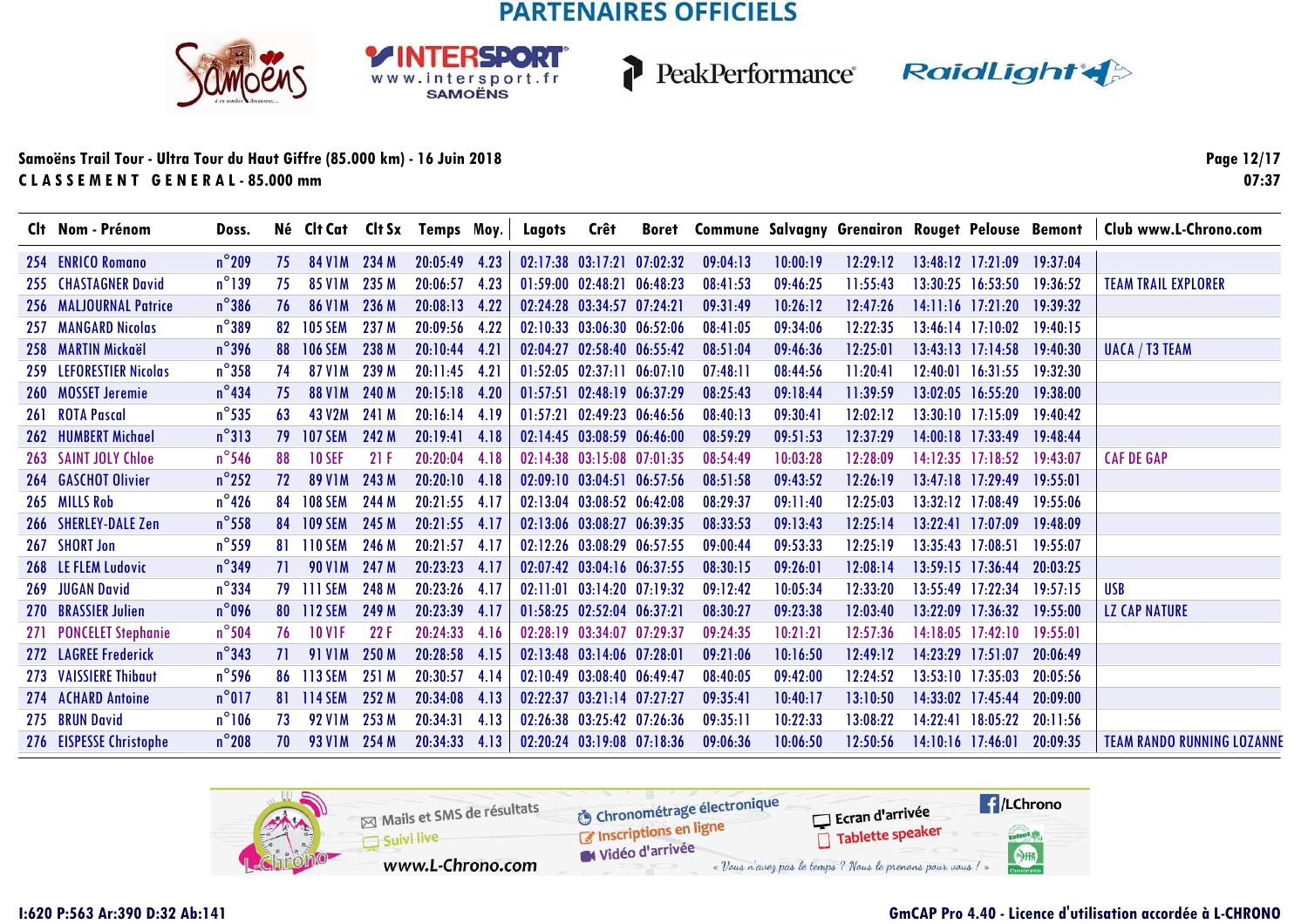**RSDORT** 

WWW.intersport.fr<br>SAMOËNS



P

PeakPerformance RaidLight

#### **Samoëns Trail Tour - Ultra Tour du Haut Giffre (85.000 km) - 16 Juin 2018C L A S S E M E N T G E N E R A L - 85.000 mm**

**Page 13/1707:37**

|            | Clt Nom - Prénom            | Doss.           |    |                     |       | Né Clt Cat Clt Sx Temps Moy. |      | Lagots | Crêt                       | Boret Commune Salvagny Grenairon Rouget Pelouse Bemont |          |          |          |                            |          | Club www.L-Chrono.com        |
|------------|-----------------------------|-----------------|----|---------------------|-------|------------------------------|------|--------|----------------------------|--------------------------------------------------------|----------|----------|----------|----------------------------|----------|------------------------------|
|            | 277 BOSSIS Hugo             | $n^{\circ}082$  | 76 | <b>94 V1M</b>       | 255 M | $20:34:43$ 4.13              |      |        | 02:08:01 03:02:33 06:36:10 | 08:33:51                                               | 09:41:01 | 12:29:48 |          | 13:54:30 17:31:04          | 20:10:15 |                              |
|            | 278 CHARASSON Pascal        | $n^{\circ}$ 133 | 72 | <b>95 V1M</b>       | 256 M | 20:36:43 4.12                |      |        | 01:59:56 02:50:37 06:33:17 | 08:30:24                                               | 09:20:49 | 11:57:08 |          | $13:26:30$ $17:28:10$      | 20:09:09 |                              |
|            | 279 VALO Jean-françois      | $n^{\circ}$ 599 | 69 | <b>96 V1M</b>       | 257 M | 20:38:35                     | 4.12 |        | 01:53:01 02:52:42 06:49:51 | 08:51:11                                               | 09:50:58 | 13:08:25 |          | 14:24:19 17:51:51          | 20:12:27 | <b>T3TEAM BRETAGNE</b>       |
|            | 280 BAUDRY Regis            | $n^{\circ}$ 044 | 63 | 44 V2M              | 258 M | $20:39:12$ 4.12              |      |        | 02:06:30 03:00:14 06:41:05 | 08:35:58                                               | 09:33:02 | 12:25:06 |          | $13:53:37$ $17:34:24$      | 20:08:58 | <b>AIX ATHLE</b>             |
|            | 281 EYMARD Brice            | $n^{\circ}$ 213 | 84 | <b>115 SEM</b>      | 259 M | 20:43:40                     | 4.10 |        | 01:59:04 02:51:15 06:44:40 | 08:44:26                                               | 09:43:05 | 12:16:52 |          | $13:46:07$ $17:39:38$      | 20:13:03 |                              |
|            | 282 LE MAITRE Jeremy        | $n^{\circ}351$  | 85 | <b>116 SEM</b>      | 260 M | 20:44:21 4.10                |      |        | 01:58:22 02:52:02 06:56:26 | 08:57:20                                               | 09:55:01 | 12:39:32 |          | 14:07:55 17:44:34          | 20:15:47 | <b>LZ CAP NATURE</b>         |
|            | 283 SALOU Mikael            | $n^{\circ}$ 548 | 70 | 97 V <sub>1</sub> M | 261 M | 20:45:42                     | 4.09 |        | 02:24:37 03:21:21 07:27:22 | 09:26:13                                               | 10:13:43 | 12:50:47 |          | $14:10:21$ 17:30:16        | 20:10:14 | <b>PAC MAC</b>               |
|            | <b>284 CORNUAULT Pascal</b> | $n^{\circ}$ 155 | 62 | 45 V2M              | 262 M | 20:45:47                     | 4.09 |        | 02:07:30 03:00:49 07:09:27 | 09:15:38                                               | 10:14:41 | 12:56:16 |          | 14:25:20 18:08:12 20:19:48 |          | <b>ENTENTE DES MAUGES</b>    |
|            | 285 NEVERS Guy              | $n^{\circ}$ 445 | 77 | <b>98 VIM</b>       | 263 M | 20:49:21                     | 4.08 |        | 02:28:25 03:31:03 07:47:04 | 09:36:59                                               | 11:05:40 | 14:18:51 |          | 15:44:34 18:31:06 20:28:50 |          |                              |
|            | 286 FOUVET Laurent          | $n^{\circ}$ 238 | 67 | <b>46 V2M</b>       | 264 M | 20:52:35                     | 4.07 |        | 02:02:20 02:57:14 06:55:40 | 09:04:09                                               | 09:53:44 | 12:56:35 |          | $14:05:59$ 17:56:53        | 20:21:52 | <b>LA RIVATIERE</b>          |
|            | 287 TONSO Ivan              | $n^{\circ}$ 588 | 72 | <b>99 V1M</b>       | 265 M | 20:52:37                     | 4.07 |        | 02:02:23 02:57:12 06:55:38 | 09:04:06                                               | 09:53:37 | 12:56:37 |          | $14:05:57$ 17:56:55        | 20:21:37 | <b>CLUB DE LA RIVATIERE</b>  |
|            | 288 GALÉA Eric              | $n^{\circ}$ 246 | 69 | <b>100 V1M</b>      | 266 M | 20:52:42                     | 4.07 |        | 02:15:44 03:14:27 07:32:35 | 09:35:29                                               | 10:38:38 | 13:06:14 |          | 14:35:35 18:08:04          | 20:30:14 | <b>TEAM IRON RACE</b>        |
| 289        | <b>THOMAS Guillaume</b>     | $n^{\circ}$ 586 | 81 | <b>117 SEM</b>      | 267 M | 20:54:52                     | 4.06 |        | 02:10:42 03:09:09 06:56:32 | 09:05:57                                               | 10:04:48 | 12:39:55 |          | 13:58:00 17:50:04          | 20:28:45 |                              |
|            | <b>290 ORENES Thomas</b>    | $n^{\circ}$ 464 | 84 | <b>118 SEM</b>      | 268 M | 20:54:53                     | 4.06 |        | 02:10:41 03:09:07 06:53:56 | 09:04:48                                               | 09:59:05 | 12:33:24 |          | $13:56:04$ 17:49:56        | 20:28:48 |                              |
| <b>291</b> | <b>FLAMMANG Alexandre</b>   | $n^{\circ}$ 229 | 73 | <b>101 V1M</b>      | 269 M | 20:56:38                     | 4.06 |        | 02:07:35 03:00:11 06:56:25 | 09:10:30                                               | 10:06:55 | 13:00:37 |          | 14:25:25 18:08:25          | 20:27:44 |                              |
| 292        | <b>GAUDIEZ Philippe</b>     | $n^{\circ}$ 254 | 61 | 47 V2M              | 270 M | 20:56:47                     | 4.06 |        | 02:14:42 03:18:06 07:10:11 | 09:04:46                                               | 10:13:21 | 12:56:33 |          | $14:32:35$ $18:00:20$      | 20:32:33 |                              |
| 293        | <b>BOUTHET Patrick</b>      | $n^{\circ}089$  | 63 | <b>48 V2M</b>       | 271 M | 20:57:45                     | 4.05 |        | 02:07:29 03:04:04 06:57:11 | 08:50:00                                               | 09:43:19 | 12:46:03 | 14:15:38 | 17:52:33                   | 20:28:55 | <b>CLAIRENET</b>             |
| 294        | <b>BRETON Christophe</b>    | $n^{\circ}100$  | 65 | 49 V <sub>2</sub> M | 272 M | 20:57:53                     | 4.05 |        | 02:11:09 03:09:26 07:08:52 | 09:00:55                                               | 09:52:35 | 12:46:06 | 14:15:38 | 17:52:38                   | 20:28:57 |                              |
|            | 295 BOYER Jonathan          | $n^{\circ}091$  | 86 | <b>119 SEM</b>      | 273 M | 20:57:55                     | 4.05 |        | 02:15:05 03:09:24 06:56:03 | 08:54:08                                               | 09:59:18 | 12:44:37 | 14:15:40 | 18:04:19                   | 20:32:34 |                              |
|            | <b>296 BRIERE Nicolas</b>   | $n^{\circ}101$  | 75 | <b>102 V1M</b>      | 274 M | 20:58:17                     | 4.05 |        | 02:11:29 03:07:43 07:18:50 | 09:12:55                                               | 10:02:36 | 12:52:20 | 14:19:44 | 18:11:21                   | 20:28:42 | <b>NATURE SPORT ATTITUDE</b> |
|            | 297 TRAMIER Christophe      | $n^{\circ}591$  | 66 | <b>50 V2M</b>       | 275 M | 20:58:48                     | 4.05 |        | 02:26:45 03:29:11 07:25:36 | 09:13:02                                               | 10:07:11 | 12:54:33 |          | $14:15:34$ 17:54:13        | 20:31:04 |                              |
|            | 298 OLIVIER Perrin          | $n^{\circ}461$  | 73 | <b>103 V1M</b>      | 276 M | 20:59:15                     | 4.05 |        | 02:09:53 03:06:09 06:56:36 | 09:00:18                                               | 09:54:41 | 12:54:43 |          | 14:31:03 17:59:44          |          |                              |
|            | 299 MASSON Armel            | $n^{\circ}401$  | 63 | 51 V2M              | 277 M | 21:01:45                     | 4.04 |        | 02:12:35 03:10:04 07:19:36 | 09:23:34                                               | 10:24:07 | 13:12:16 |          | 14:37:34 18:02:59          | 20:30:31 | <b>FFA</b>                   |

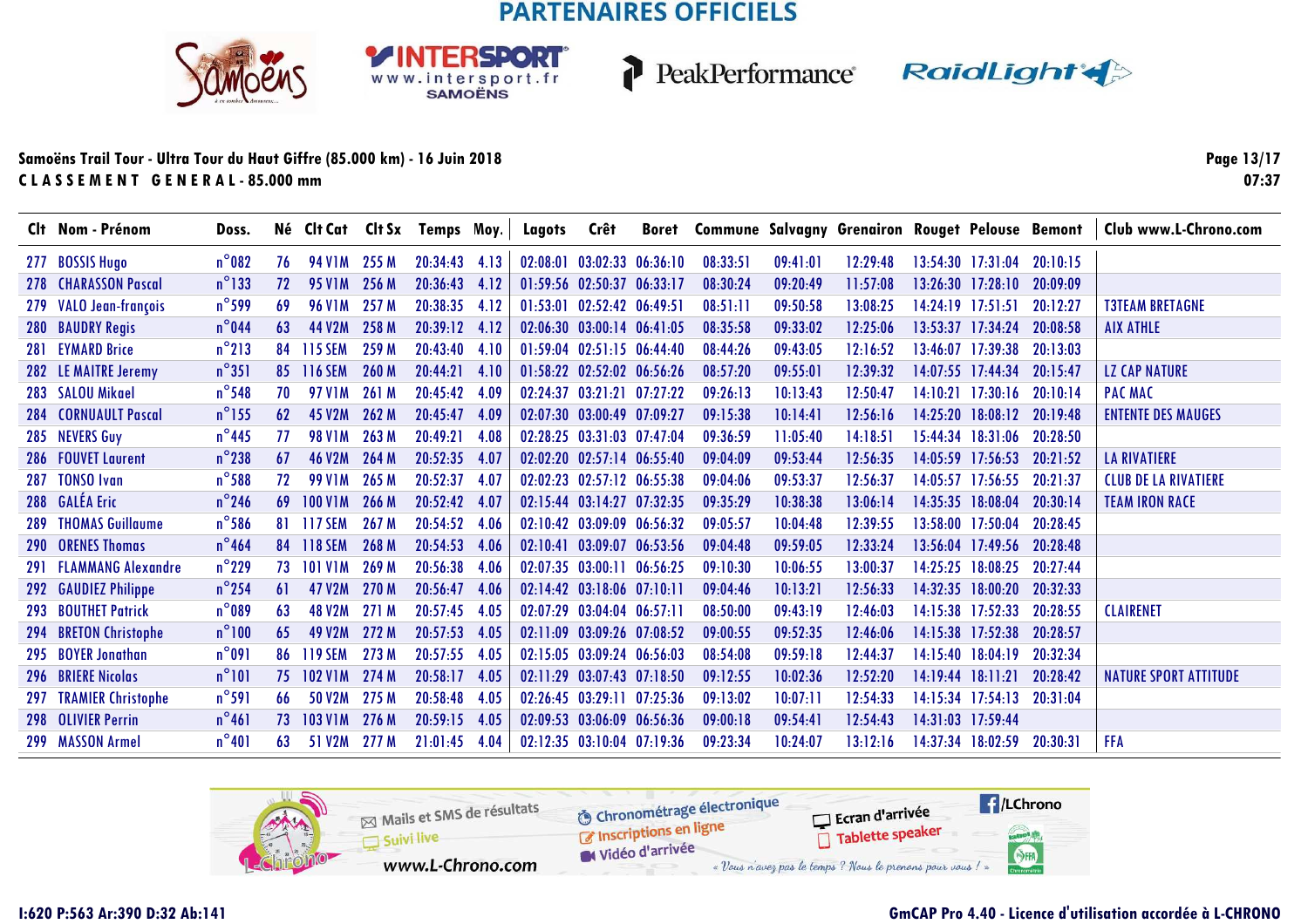**RSDORT** 

WWW.intersport.fr<br>SAMOËNS



PeakPerformance RaidLight

#### **Samoëns Trail Tour - Ultra Tour du Haut Giffre (85.000 km) - 16 Juin 2018C L A S S E M E N T G E N E R A L - 85.000 mm**

**Page 14/1707:37**

|            | Clt Nom - Prénom               | Doss.           |     |                     |       | Né Clt Cat Clt Sx Temps Moy. |      | Lagots | Crêt                             | Boret Commune Salvagny Grenairon Rouget Pelouse Bemont |          |          |          |                            |          | Club www.L-Chrono.com     |
|------------|--------------------------------|-----------------|-----|---------------------|-------|------------------------------|------|--------|----------------------------------|--------------------------------------------------------|----------|----------|----------|----------------------------|----------|---------------------------|
|            | <b>300 LIEBLANG Daniel</b>     | $n^{\circ}373$  | 66  | 52 V2M              | 278 M | 21:01:55 4.04                |      |        | 02:12:45 03:14:45 07:25:40       | 09:36:53                                               | 10:34:07 | 13:16:12 |          | $14:39:55$ $18:17:36$      | 20:34:10 |                           |
|            | <b>301 OBRINGER Philippe</b>   | $n^{\circ}$ 458 | 68  | 53 V <sub>2</sub> M | 279 M | 21:01:57                     | 4.04 |        | 02:12:47 03:14:49 07:25:42       | 09:36:56                                               | 10:33:49 | 13:16:17 |          | 14:39:58 18:17:54          | 20:34:19 | <b>OBRINGER PHILIPPE</b>  |
| <b>302</b> | <b>MATAGNE Christophe</b>      | $n^{\circ}$ 404 | 81  | <b>120 SEM</b>      | 280 M | 21:03:25                     | 4.04 |        | 02:15:55 03:18:16 06:57:53       | 09:00:23                                               | 10:05:00 | 12:56:30 |          | 14:32:03 17:50:59          | 20:29:35 |                           |
|            | 303 VALLET Stephane            | $n^{\circ}$ 597 | 84  | <b>121 SEM</b>      | 281 M | 21:04:29                     | 4.03 |        | 02:17:56 03:12:57 07:13:16       | 09:11:51                                               | 10:06:20 | 12:52:36 |          | 14:37:59 18:06:47          | 20:32:21 | <b>TEAM OZARM</b>         |
|            | 304 SANY Wilfried              | $n^{\circ}$ 549 | 81  | <b>122 SEM</b>      | 282 M | 21:04:32                     | 4.03 |        | 02:17:58 03:12:55 07:13:17       | 09:11:49                                               | 10:06:19 | 13:05:54 |          | 14:38:00 18:06:54          | 20:32:19 | <b>TEAM OZARM</b>         |
|            | 305 LEGRAND Aurelien           | $n^{\circ}362$  | 93  | <b>123 SEM</b>      | 283 M | 21:05:13                     | 4.03 |        | 02:04:34 02:58:45 06:53:58       | 08:45:18                                               | 09:36:20 | 12:24:12 |          | 14:04:33 17:54:45          | 20:28:45 |                           |
|            | 306 PEROTIN Olivier            | $n^{\circ}$ 483 |     | 76 104 V1M          | 284 M | 21:07:56                     | 4.02 |        | 02:20:57 03:19:44 07:18:56       | 09:25:16                                               | 10:26:37 | 13:14:33 |          | 14:38:25 18:17:34          | 20:40:55 |                           |
|            | <b>307 PORZUCEK Guillaume</b>  | $n^{\circ}$ 505 | 86  | 124 SEM             | 285 M | 21:08:30                     | 4.02 |        | 02:13:10 03:11:57 07:25:32       | 09:23:38                                               | 10:25:09 | 13:13:22 |          | 14:37:09 18:17:08          | 20:40:44 | <b>XVE ATHLETIC CLUB</b>  |
|            | <b>308 AUBRY Claude</b>        | $n^{\circ}$ 029 | 52  | <b>4 V3M</b>        | 286 M | 21:10:35                     | 4.01 |        | $02:23:33$ $03:25:18$ $07:32:37$ | 09:20:53                                               | 10:15:19 | 12:58:26 |          | $14:33:18$ $18:00:30$      | 20:37:36 |                           |
| 309        | <b>OLIVIER Alexandre</b>       | $n^{\circ}$ 460 | 86  | <b>125 SEM</b>      | 287 M | 21:11:58                     | 4.01 |        | 02:15:07 03:16:40 07:28:44       | 09:35:44                                               | 10:27:28 | 13:18:35 |          | 14:47:34 18:18:56 20:42:14 |          |                           |
|            | <b>310 BONNET Eric</b>         | $n^{\circ}081$  | 58  | 5 V3M               | 288 M | 21:17:43                     | 3.99 |        | $02:10:18$ $03:11:27$ $07:12:06$ | 09:08:00                                               | 10:15:07 | 12:36:59 |          | $14:07:01$ 17:45:55        | 20:41:17 | <b>AIX ATHLE PROVENCE</b> |
|            | <b>311 DANI Frederic</b>       | $n^{\circ}$ 167 | 74  | <b>105 V1M</b>      | 289 M | 21:17:43                     | 3.99 |        | $02:08:31$ $03:02:13$ $07:09:29$ | 09:00:36                                               | 09:50:17 | 12:36:22 |          | $14:04:11$ $17:45:51$      | 20:41:16 | <b>FOULEES AUBAGNE</b>    |
|            | 312 POLIGNE Maxime             | $n^{\circ}$ 502 | 88  | <b>126 SEM</b>      | 290 M | 21:22:28                     | 3.98 |        | 02:19:27 03:18:09 07:25:08       | 09:29:17                                               | 10:24:28 | 13:38:22 |          | $15:09:24$ $18:47:41$      | 20:59:03 |                           |
|            | 313 BENAZZOUZ David            | $n^{\circ}$ 054 | 70. | <b>106 V1M</b>      | 291 M | 21:24:34                     | 3.97 |        | 02:18:00 03:12:47 07:01:06       | 08:56:09                                               | 09:47:48 | 12:57:04 |          | 14:28:25 18:47:14          | 21:00:15 | <b>UACB</b>               |
|            | <b>314 VAUCHIER Justine</b>    | $n^{\circ}$ 606 | 91  | <b>11 SEF</b>       | 23F   | 21:24:40                     | 3.97 |        | 02:12:28 03:11:59 06:56:00       | 08:48:07                                               | 09:46:41 | 12:24:22 |          | $13:44:03$ $17:28:58$      | 20:31:09 | <b>SAMOENS TRAIL TEAM</b> |
|            | 315 LEGRAND Jerome             | $n^{\circ}363$  | 70  | <b>107 V1M</b>      | 292 M | 21:26:19                     | 3.96 |        | 02:24:48 03:24:58 07:40:06       | 09:38:55                                               | 10:40:53 | 13:19:26 |          | 14:48:09 18:20:04          | 20:55:50 |                           |
|            | 316 GUISEPPIN Amelie           | $n^{\circ}$ 297 | 88  | <b>12 SEF</b>       | 24 F  | 21:29:10                     | 3.96 |        | 02:09:27 03:04:59 07:27:36       | 09:20:03                                               | 10:13:34 | 12:56:23 |          | $14:23:43$ $18:13:37$      | 20:52:16 |                           |
|            | <b>317 THIEBAUT Christelle</b> | $n^{\circ}$ 585 | 72  | 11 V1F              | 25F   | 21:31:21                     | 3.95 |        | 02:22:13 03:23:38 07:43:22       | 09:45:12                                               | 10:37:50 | 13:14:50 |          | 14:49:18 18:27:28          | 21:03:46 | <b>CAPHG</b>              |
| 318        | <b>NICOLAIZEAU Christophe</b>  | $n^{\circ}$ 447 | 66  | 54 V2M              | 293 M | 21:31:21                     | 3.95 |        | 02:21:35 03:23:39 07:41:29       | 09:44:16                                               | 10:37:38 | 13:14:45 | 14:49:11 | 18:27:18                   | 21:03:25 | <b>CAPHG</b>              |
| <b>319</b> | <b>ANDRE-LABORDE Alexandre</b> | $n^{\circ}$ 023 | 88  | <b>127 SEM</b>      | 294 M | 21:34:56                     | 3.94 |        | $02:13:29$ $03:15:35$ $07:13:23$ | 09:08:40                                               | 10:13:45 | 12:56:42 | 14.23.22 | 18.08:07                   | 21:00:59 |                           |
| <b>320</b> | <b>REBY Jerome</b>             | $n^{\circ}$ 516 | 88  | <b>128 SEM</b>      | 295 M | 21:36:11                     | 3.93 |        | 02:17:34 03:18:53 07:24:04       | 09:29:47                                               | 10:23:13 | 13:25:13 | 14:51:24 | 18:30:09                   | 21:06:58 |                           |
|            | 321 MILLIER Julien             | $n^{\circ}$ 425 | 80  | <b>129 SEM</b>      | 296 M | 21:38:16                     | 3.93 |        | 02:17:47 03:17:59 07:51:04       | 09:55:14                                               | 10:58:41 | 13:45:53 | 15:16:29 | 19:06:04                   | 21:13:23 |                           |
|            | 322 CLOUX Alexandre            | $n^{\circ}$ 148 | 66  | 55 V2M              | 297 M | 21:40:15                     | 3.92 |        | 02:14:18 03:27:46 07:51:21       | 10:07:02                                               | 11:02:07 | 13:38:24 |          | 15:01:11 18:38:47 21:13:52 |          | <b>LZ CAP NATURE</b>      |

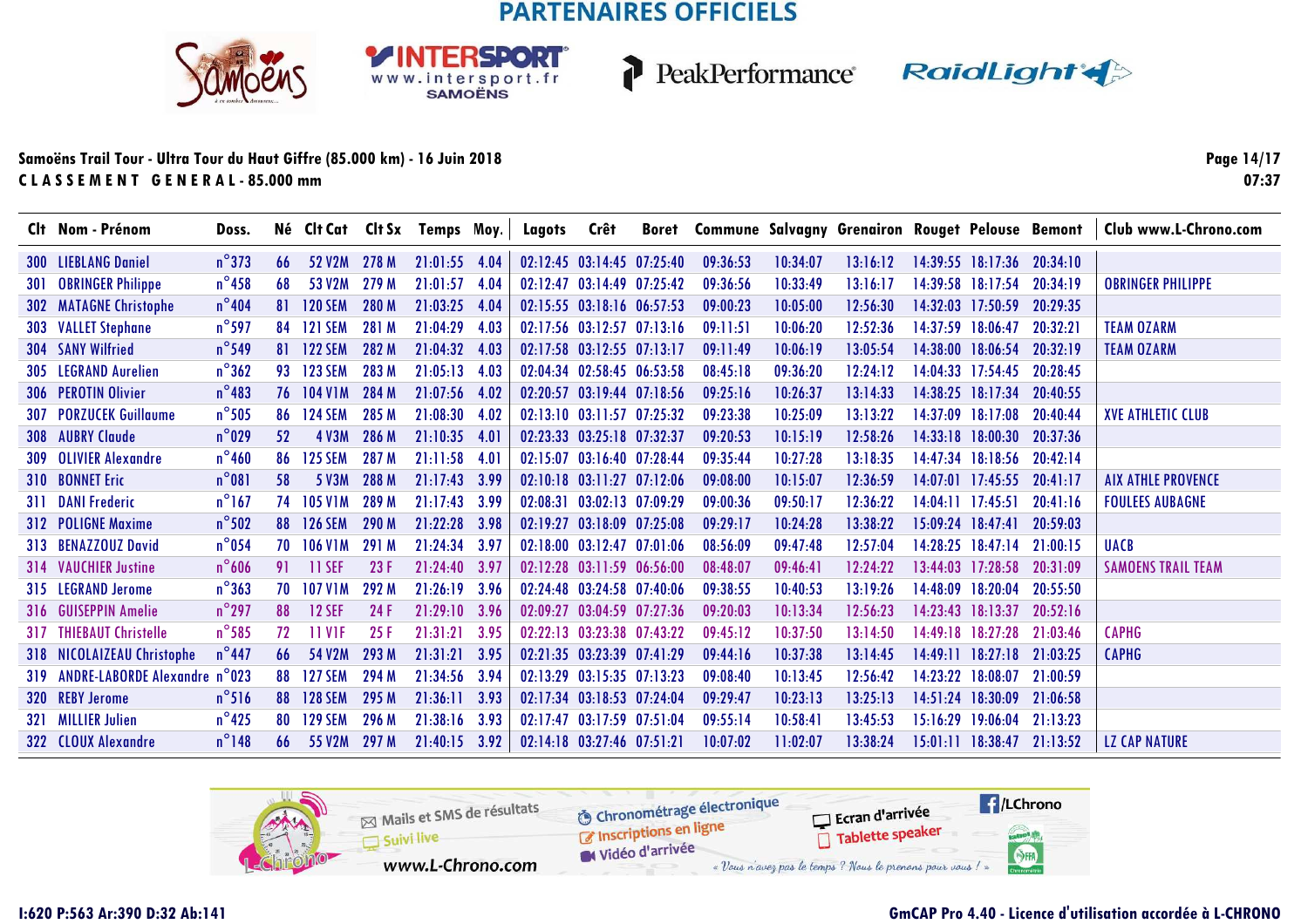SPORT

WWW.intersport.fr<br>SAMOËNS



PeakPerformance RaidLight

#### **Samoëns Trail Tour - Ultra Tour du Haut Giffre (85.000 km) - 16 Juin 2018C L A S S E M E N T G E N E R A L - 85.000 mm**

**Page 15/1707:37**

|            | Clt Nom - Prénom               | Doss.           |    |                     |       | Né Clt Cat Clt Sx Temps Moy. |      | Lagots Crêt |                                  |          |          | Boret Commune Salvagny Grenairon Rouget Pelouse Bemont |                                  |          | Club www.L-Chrono.com             |
|------------|--------------------------------|-----------------|----|---------------------|-------|------------------------------|------|-------------|----------------------------------|----------|----------|--------------------------------------------------------|----------------------------------|----------|-----------------------------------|
|            | 323 WEISBUCH Alexander         | $n^{\circ}620$  | 64 | 56 V2M              | 298 M | $21:41:07$ 3.92              |      |             | 02:15:51 03:18:02 07:31:16       | 09:49:33 | 10:47:40 | 13:48:35                                               | 15:09:14 18:50:27 21:14:28       |          | <b>BRONZAMIS</b>                  |
|            | 324 FOUCHARD Frederic          | $n^{\circ}$ 236 | 64 | 57 V <sub>2</sub> M | 299 M | 21:41:08 3.92                |      |             | 02:15:15 03:21:51 07:44:56       | 09:54:06 | 10:55:54 | 14:01:32                                               | 15:26:51 18:53:14 21:15:08       |          | <b>S/L THONON AC</b>              |
| 325        | <b>SEYMARC Sebastien</b>       | $n^{\circ}$ 557 | 72 | <b>108 V1M</b>      | 300 M | 21:41:33                     | 3.92 |             | $02:06:35$ $03:02:15$ $07:01:20$ | 09:07:23 | 10:04:47 | 13:31:08                                               | $14:51:04$ $18:35:35$ $21:11:58$ |          |                                   |
|            | 326 BARREAU Samuel             | $n^{\circ}039$  | 73 | <b>109 V1M</b>      | 301 M | 21:41:34 3.92                |      |             | $02:11:52$ $03:14:02$ $07:25:43$ | 09:37:41 | 10:33:47 | 13:16:06                                               | $14:49:20$ $18:35:39$ $21:12:01$ |          |                                   |
| 327        | <b>NOUSBAUM Frederic</b>       | $n^{\circ}$ 455 |    | 73 110 V1M          | 302 M | 21:50:57 3.89                |      |             | 02:34:39 03:36:28 07:38:54       | 09:38:50 | 10:33:25 | 13:36:56                                               | $14:57:18$ $18:31:33$            |          |                                   |
| 328        | <b>NOUSBAUM Edouard</b>        | $n^{\circ}$ 454 |    | 76 111 V1M          | 303M  | 21:50:57 3.89                |      |             | 02:34:41 03:36:24 07:38:50       | 09:38:32 | 10:33:18 | 13:31:31                                               | $14:54:37$ $18:31:08$ 21:18:39   |          |                                   |
|            | 329 BARREAU Wilfrid            | $n^{\circ}$ 040 | 79 | <b>130 SEM</b>      | 304 M | 21:52:25 3.89                |      |             | $02:16:05$ $03:18:24$ $07:29:31$ | 09:36:51 | 10:39:08 | 13:42:58                                               | 15:08:30 18:47:46 21:20:38       |          | ARSUDLAC                          |
| <b>330</b> | <b>GUERN Jeremy</b>            | $n^{\circ}291$  | 87 | <b>131 SEM</b>      | 305 M | $21:53:11$ 3.88              |      |             | 02:10:56 03:13:21 07:27:33       | 09:40:57 | 10:38:51 | 13:33:07                                               | $14:52:19$ $18:18:59$            | 21:24:36 | <b>T3 TEAM</b>                    |
|            | 331 MICHAUD David              | $n^{\circ}417$  | 85 | <b>132 SEM</b>      | 306 M | 21:55:00 3.88                |      |             | $02:21:18$ $03:24:23$ $07:50:18$ | 09:53:00 | 10:53:14 | 13:20:18                                               | $14:53:16$ $18:30:03$            | 21:16:47 |                                   |
|            | 332 PERE Vincent               | $n^{\circ}$ 478 | 60 | 58 V2M              | 307 M | 22:02:22                     | 3.86 |             | 02:05:47 02:59:30 07:06:29       | 09:00:33 | 09:54:06 | 13:18:33                                               | 14:49:05 18:39:08 21:28:07       |          |                                   |
|            | 333 PETITJEAN Pascal           | $n^{\circ}487$  | 68 | 59 V <sub>2</sub> M | 308 M | 22:02:24                     | 3.86 |             | 02:04:53 02:59:30 06:57:42       | 09:00:30 | 09:53:54 | 13:18:30                                               | $14:49:04$ $18:38:51$            | 21:28:21 |                                   |
|            | <b>334 BAUDRY Julien</b>       | $n^{\circ}$ 043 | 87 | <b>133 SEM</b>      | 309 M | 22:14:13                     | 3.82 |             | 02:04:35 02:57:15 06:55:07       | 09:01:22 | 09:58:41 | 13:06:42                                               | 15:02:32 18:59:03 21:41:54       |          | <b>CLUB ATHLETIQUE FOURMISIEN</b> |
|            | 335 SICART Olivier             | $n^{\circ}$ 561 | 69 | 112 V1M             | 310 M | 22:14:25                     | 3.82 |             | 02:09:33 03:08:55 07:26:40       | 09:30:50 | 10:58:38 | 13:49:03                                               | 15:26:48 19:07:52 21:41:33       |          | <b>EVREUX AC TEAM TRAIL</b>       |
|            | 336 BRILLOUX Elise             | $n^{\circ}103$  | 91 | <b>13 SEF</b>       | 26F   | 22:27:25                     | 3.79 |             | $02:17:18$ $03:21:59$ $07:39:02$ | 09:43:30 | 10:42:28 | 13:36:31                                               | $15.09.02$ $19.04.18$ $21.52.17$ |          |                                   |
|            | 337 HENRI Nicolas              | $n^{\circ}300$  | 92 | <b>134 SEM</b>      | 311 M | 22:27:25                     | 3.79 |             | 02:17:19 03:21:48 07:38:32       | 09:42:30 | 10:42:28 | 13:36:36                                               | 15:09:09 19:00:28                | 21:52:35 |                                   |
|            | 338 BRILLOUX Patrick           | $n^{\circ}104$  | 62 | <b>60 V2M</b>       | 312M  | 22:27:26                     | 3.78 |             | 02:17:24 03:21:49 07:38:28       | 09:43:32 | 10:42:14 | 13:36:33                                               | $15:08:55$ 19:03:31              | 21:51:27 |                                   |
|            | 339 LECLERO Coralie            | $n^{\circ}357$  | 88 | <b>14 SEF</b>       | 27F   | 22:27:28                     | 3.78 |             | 02:17:27 03:21:55 07:38:45       | 09:37:44 | 10:36:23 | 13:36:38                                               | 15:08:58 19:04:20                | 21:51:27 |                                   |
|            | <b>340 PELTANCHE Yannick</b>   | $n^{\circ}477$  | 58 | 6 V3M               | 313 M | 22:27:36                     | 3.78 |             | 02:17:09 03:23:24 08:02:15       | 10:06:43 | 11:03:17 | 13:46:16                                               | $15:20:13$ $19:07:14$            | 21:51:20 |                                   |
|            | <b>341 ECHASSERIAU Jacques</b> | $n^{\circ}$ 207 | 53 | <b>7 V3M</b>        | 314 M | 22:27:38                     | 3.78 |             | 02:07:26 03:00:52 07:16:53       | 09:31:30 | 10:33:08 | 13:22:01                                               | 14:55:32 18:48:29                | 21:51:21 | <b>ENTENTE DES MAUGES</b>         |
|            | <b>342 PIVETEAU Pascal</b>     | $n^{\circ}$ 498 | 68 | 61 V <sub>2</sub> M | 315 M | 22:27:39                     | 3.78 |             | 02:16:03 03:18:26 07:29:35       | 09:53:02 | 10:54:08 | 13:52:25                                               | $15:16:50$ 19:00:13              | 21:54:53 | <b>ATHLETIC RETZ SUD LAC</b>      |
|            | 343 DUQUESNOY Roger            | $n^{\circ}$ 204 | 43 | I V4M               | 316 M | 22:32:52                     | 3.77 |             | 02:13:59 03:18:17 07:56:02       | 10:03:01 | 10:57:59 | 13:33:21                                               | 14:57:35 18:56:06 21:53:36       |          |                                   |
|            | <b>344 PINATON Frederic</b>    | $n^{\circ}$ 495 | 73 | 113 V1M             | 317 M | 22:33:25                     | 3.77 |             | 02:23:42 03:29:20 07:40:44       |          | 10:55:09 | 13:47:59                                               | $15:17:38$ 19:16:51              | 20:01:56 |                                   |
|            | 345 LIOTARD Sebastien          | $n^{\circ}376$  |    | 76 114 V1M          | 318 M | 22:40:40                     | 3.75 |             | 02:13:57 03:10:57 07:12:03       | 09:24:01 | 10:22:49 | 13:13:36                                               | 14:49:07 18:53:10                | 21:57:08 | <b>TRAIL AVENTURES</b>            |

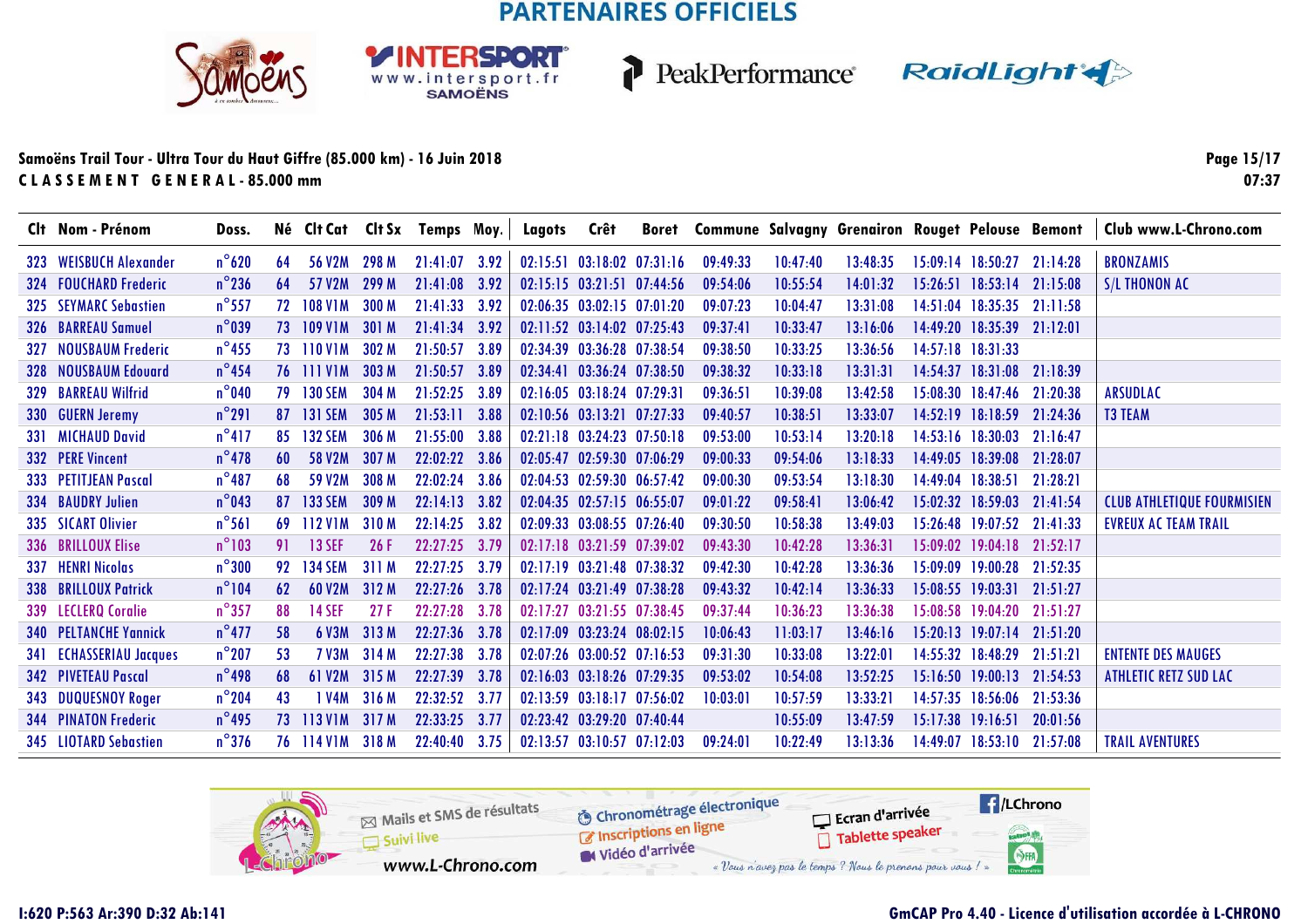**RSDORT** 

WWW.intersport.fr<br>SAMOËNS



P

PeakPerformance RaidLight

#### **Samoëns Trail Tour - Ultra Tour du Haut Giffre (85.000 km) - 16 Juin 2018C L A S S E M E N T G E N E R A L - 85.000 mm**

**Page 16/1707:37**

|     | Clt Nom - Prénom                | Doss.           |              | Né Clt Cat          |       | CIt Sx Temps Moy. |      | Lagots   | Crêt                             | <b>Boret</b> | <b>Commune Salvagny Grenairon Rouget Pelouse Bemont</b> |          |          |          |                            |          | Club www.L-Chrono.com           |
|-----|---------------------------------|-----------------|--------------|---------------------|-------|-------------------|------|----------|----------------------------------|--------------|---------------------------------------------------------|----------|----------|----------|----------------------------|----------|---------------------------------|
|     | 346 PALLOTEAU Jean philippe     | $n^{\circ}$ 468 | 75           | <b>115 V1M</b>      | 319M  | 22:40:43          | 3.75 |          | $02:19:14$ $03:22:57$            | 07:37:48     | 09:39:00                                                | 10:28:47 | 13:13:34 | 14:49:09 | 18:57:31                   | 21:57:17 |                                 |
| 347 | <b>VICENTE Edouard</b>          | $n^{\circ}608$  | 62           | 62 V2M              | 320 M | 22:45:26          | 3.74 |          | 02:14:33 03:17:24 07:38:12       |              | 09:58:16                                                | 10:52:09 | 13:55:11 | 15:12:31 | 19:13:16                   | 20:05:12 | <b>TEAM TRAIL EVOISSONS</b>     |
|     | 348 PRUVOT Guillaume            | $n^{\circ}$ 508 | 84           | <b>135 SEM</b>      | 321 M | 22:45:27          | 3.74 |          | 02:14:30 03:17:30 07:37:18       |              | 09:55:19                                                | 10:49:39 | 13:55:30 |          | 14:59:58 19:10:16          | 20:05:05 | <b>TEAM TRAIL EVOISSONS</b>     |
|     | 349 NOLLENT Jean-pierre         | $n^{\circ}451$  | 66           | 63 V <sub>2</sub> M | 322 M | 22:45:28          | 3.74 |          | 02:14:36 03:17:26 07:42:54       |              | 09:58:37                                                | 10:53:17 | 13:55:22 |          | $15:12:32$ $19:13:03$      | 20:05:14 | <b>TEAM TRAIL DES EVOISSONS</b> |
|     | <b>350 DARRAS Walter</b>        | $n^{\circ}168$  | $72^{\circ}$ | 116 V1M             | 323 M | 22:45:28          | 3.74 |          | 02:14:28 03:17:38 07:37:17       |              | 09:58:24                                                | 10:49:45 | 13:55:14 |          | 15:03:56 19:13:00          | 20:05:07 | <b>TEAM TRAIL EVOISSONS</b>     |
|     | <b>351 BAILLIN Emmanuel</b>     | $n^{\circ}$ 032 | 66           | 64 V2M              | 324 M | 22:45:29          | 3.73 |          | 02:14:08 03:17:36 07:37:22       |              | 09:58:26                                                | 10:50:04 | 13:55:28 |          | 15:05:40 19:13:21          | 20:05:19 |                                 |
|     | 352 TARIN Stephanie             | $n^{\circ}$ 576 | 76           | <b>12 V1F</b>       | 28F   | 22:50:03          | 3.72 |          | 02:33:04 03:36:30 08:16:35       |              | 10:15:17                                                | 11:16:37 | 13:43:01 |          | 15:08:35 18:58:59          |          |                                 |
|     | 353 ROCH Ludovic                | $n^{\circ}$ 530 | 79           | <b>136 SEM</b>      | 325 M | 22:50:03          | 3.72 |          | $02:08:55$ $03:00:16$ $06:41:44$ |              | 08:49:26                                                | 09:46:14 | 12:53:43 |          | 15:01:54 18:59:01          |          | <b>NATURE SPORT ATTITUDE</b>    |
|     | 354 HIM THEAN Nophea            | $n^{\circ}304$  | 73           | <b>117 V1M</b>      | 326 M | 22:50:46          | 3.72 |          | 02:33:34 03:42:52 08:20:35       |              | 10:38:12                                                | 11:44:50 | 14:15:56 |          | 15:51:05 19:36:29          | 22:24:05 |                                 |
| 355 | <b>BENOIT-GONNIN Frank</b>      | $n^{\circ}$ 055 | 72           | <b>118 V1M</b>      | 327 M | 22:54:08          | 3.71 |          | 02:10:29 03:20:33 07:45:09       |              | 10:02:22                                                | 11:07:29 | 14:23:18 |          | 15:46:37 19:46:53 22:24:34 |          |                                 |
| 356 | <b>REYNARD Christophe</b>       | $n^{\circ}521$  | 69           | 119 V1M             | 328 M | 22:55:02          | 3.71 |          | $02:19:32$ $03:18:28$ $07:43:31$ |              | 10:10:51                                                | 11:20:31 | 14:29:56 |          | $15:58:16$ 20:07:52        | 22:28:54 | <b>CAPHG</b>                    |
| 357 | <b>BRENNER Mylene</b>           | $n^{\circ}$ 098 | 72           | <b>13 V1F</b>       | 29F   | 22:56:53          | 3.70 |          | 02:35:49 03:35:47 07:57:53       |              | 10:08:50                                                | 11:02:09 | 13:41:13 |          | 15:11:42 19:23:01          | 20:19:47 | <b>ASC FERCO /LA VIGILANTE</b>  |
| 358 | <b>SAUCILLON Philippe</b>       | $n^{\circ}$ 550 | 73           | <b>120 V1M</b>      | 329 M | 22:59:33          | 3.70 |          | 02:32:57 03:31:31 08:14:49       |              | 10:28:32                                                | 11:28:12 | 14:29:04 |          | $16:00:33$ 19:57:55        | 22:30:11 | <b>TEAM PINPIN FOR EVER</b>     |
|     | <b>359 JAKOBSEN Gritt</b>       | $n^{\circ}323$  | 78           | 14 V1F              | 30 F  | 23:03:33          | 3.69 |          | 02:32:28 03:36:43 08:00:44       |              | 10:00:36                                                | 11:05:38 | 13:45:02 |          | $15:36:06$ $19:11:32$      | 20:21:11 | <b>RR 3600</b>                  |
| 360 | <b>DELACROIX Florence</b>       | $n^{\circ}$ 177 | 63           | 3 V <sub>2F</sub>   | 31F   | 23:03:47          | 3.69 |          | 02:23:05 03:28:10 07:56:17       |              | 10:06:00                                                | 11:07:01 | 14:02:48 |          | $15:39:42$ 19:45:47        | 22:27:59 | S/L CO SAINT DIZIER             |
| 361 | <b>RICHAUME Thibaud</b>         | $n^{\circ}$ 524 | 77           | <b>121 V1M</b>      | 330 M | 23:05:19          | 3.68 |          | 02:27:12 03:30:33 07:35:40       |              | 09:35:39                                                | 10:35:36 | 13:42:27 |          | $15:21:54$ $19:25:17$      | 22:27:11 | <b>PAC MAC PLOUZANE</b>         |
| 362 | <b>CORRE Melanie</b>            | $n^{\circ}$ 156 | 82           | <b>15 SEF</b>       | 32F   | 23:05:23          | 3.68 |          | 02:27:25 03:30:59 07:49:33       |              | 09:50:13                                                | 10:53:53 | 13:50:20 | 15:31:19 | 19:25:33                   | 22:27:16 |                                 |
|     | 363 ALLAIS Alexandre            | $n^{\circ}$ 020 | 90           | <b>137 SEM</b>      | 331 M | 23:06:32          | 3.68 |          | $02:50:13$ $04:07:06$ $09:21:26$ |              | 11:13:29                                                | 12:05:26 | 14:29:09 |          | 15:54:05 19:54:56          | 22:36:22 |                                 |
| 364 | <b>BODIN Florent</b>            | $n^{\circ}$ 076 | 81           | <b>138 SEM</b>      | 332 M | 23:06:34          | 3.68 | 02:22:43 | 03:21:13 07:38:00                |              | 09:50:31                                                | 10:57:43 | 14:03:44 | 15:34:29 | 19:55:23                   | 22:36:23 |                                 |
|     | 365 MASSOT-PELLET Bruno         | $n^{\circ}$ 403 | 63           | 65 V2M              | 333 M | 23:06:46          | 3.68 |          | 02:23:47 03:27:18 08:15:29       |              | 10:23:44                                                | 11:23:19 | 14:18:42 |          | 15:36:10 19:40:12          | 22:33:57 |                                 |
| 366 | <b>BARBEAU Laurent</b>          | $n^{\circ}$ 035 | 69           | 122 V1M             | 334 M | 23:08:00          | 3.67 |          | 02:31:08 03:39:20 08:34:09       |              | 10:48:47                                                | 11:42:25 | 14:49:07 | 16:17:52 | 19:56:51                   | 22:33:55 |                                 |
|     | <b>367 PEREZ-MARTIN Antoine</b> | $n^{\circ}480$  | 90           | <b>139 SEM</b>      | 335 M | 23:08:44          | 3.67 |          | 02:05:32 03:04:45 07:22:54       |              | 09:23:59                                                | 10:22:53 | 13:28:36 |          | 15:25:38 19:12:36          | 22:24:30 | <b>TEAM TRAIL EXPLORER</b>      |
|     | 368 DE ALMEIDA Manuel           | $n^{\circ}$ 173 | 70           | <b>123 V1M</b>      | 336 M | 23:08:46          | 3.67 |          | $02:06:18$ $03:07:31$            | 07:23:05     | 09:24:38                                                | 10:14:23 | 13:28:25 |          | $15:25:36$ 19:11:17        | 22:24:24 | <b>TEAM TRAIL EXPLORER</b>      |